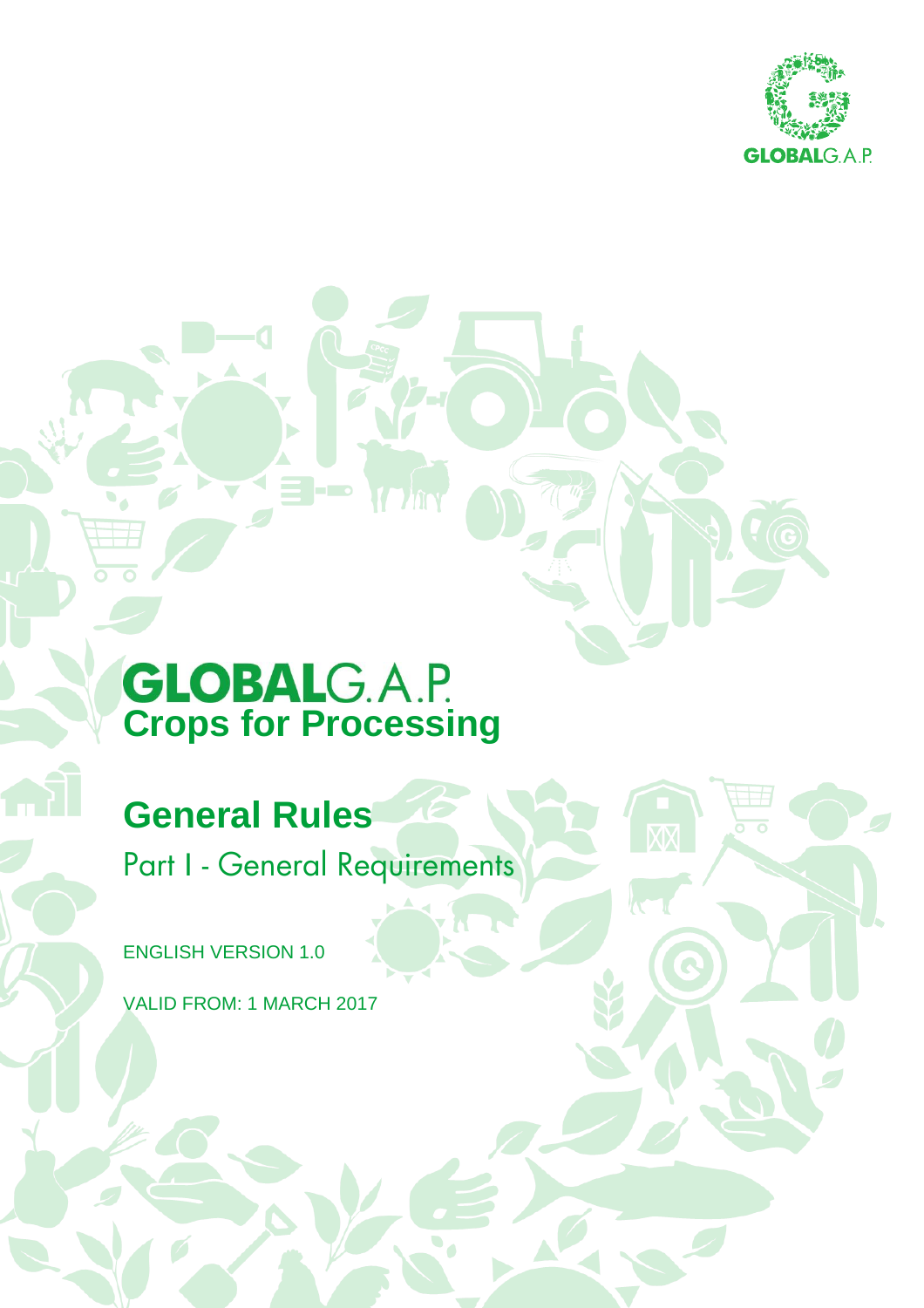

# **TABLE OF CONTENTS**

| 2.1    |                                                                              |  |
|--------|------------------------------------------------------------------------------|--|
|        |                                                                              |  |
| 3.1    |                                                                              |  |
| 3.2    |                                                                              |  |
|        |                                                                              |  |
| 4.1    |                                                                              |  |
| 4.2    |                                                                              |  |
| 4.3    |                                                                              |  |
|        |                                                                              |  |
| 5.1    |                                                                              |  |
| 5.2    |                                                                              |  |
|        |                                                                              |  |
| 6.1    |                                                                              |  |
| 6.2    | Requirements to Achieve and Maintain GLOBALG.A.P. Certification  13          |  |
| 6.3    | Inspection Timing for Certification Level - Initial and re-certification  14 |  |
| 6.4    |                                                                              |  |
| 6.5    |                                                                              |  |
| 6.6    |                                                                              |  |
| 6.7    |                                                                              |  |
| 6.8    |                                                                              |  |
| 6.8.1. |                                                                              |  |
| 6.8.2. |                                                                              |  |
|        |                                                                              |  |
|        | 7. ACRONYMS AND REFERENCES.<br>……… 17                                        |  |
| 7.1    |                                                                              |  |
| 7.2    |                                                                              |  |
|        | ANNEX I.1 RULES FOR USE OF GLOBALG.A.P. TRADEMARK AND LOGO  19               |  |
| 1.     |                                                                              |  |
| 2.     |                                                                              |  |
| 3.     |                                                                              |  |
|        |                                                                              |  |
| 1.     |                                                                              |  |
|        |                                                                              |  |
|        |                                                                              |  |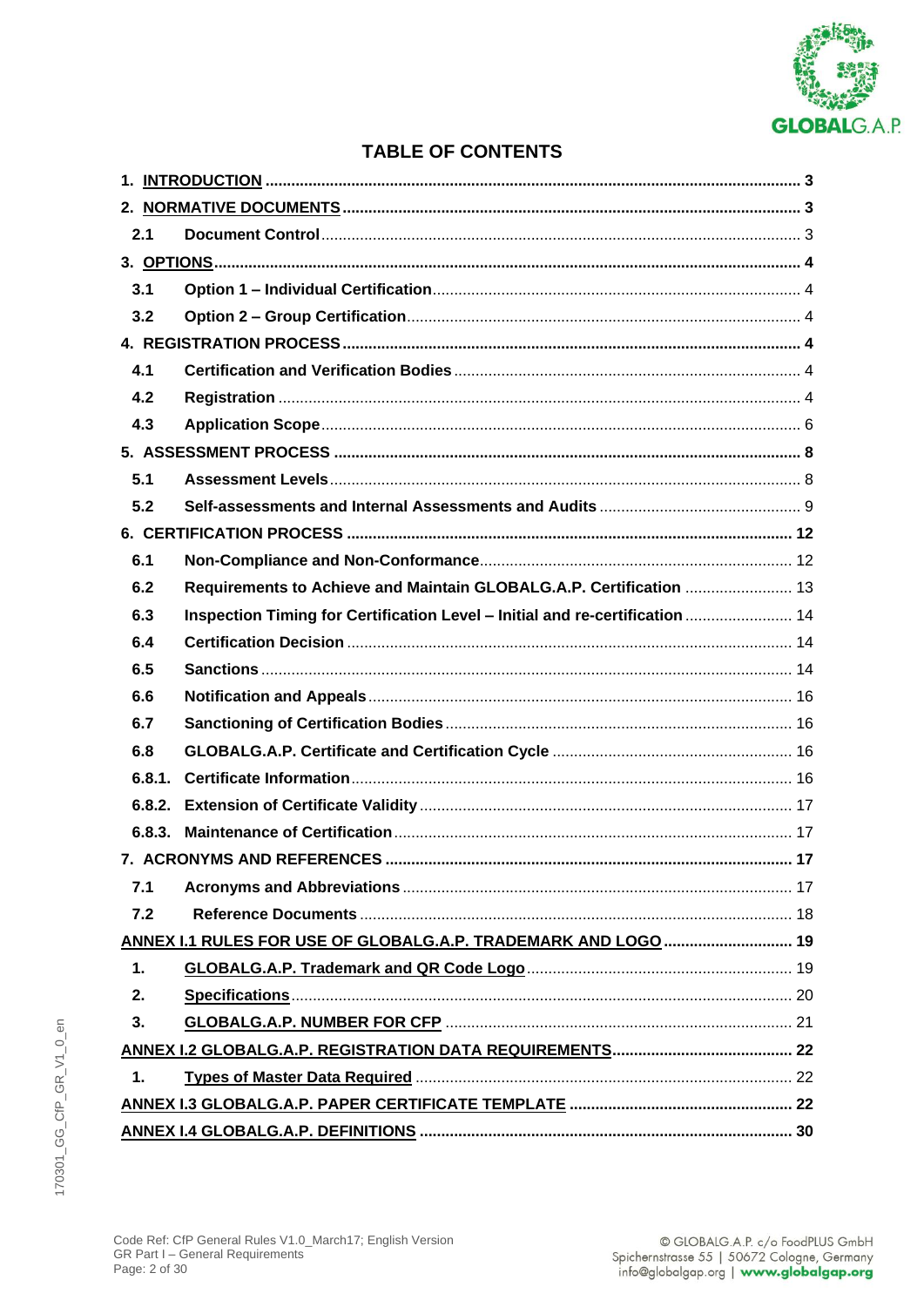

#### **1. INTRODUCTION**

This document describes the certification rules for any party seeking certification under the GLOBALG.A.P. Crops for Processing (CfP) standard.

Rules for benchmarked schemes are explained in the GLOBALG.A.P. Benchmarking Regulations.

The term "shall" is used throughout the GLOBALG.A.P. IFA Standard documents to indicate those provisions which, reflecting the requirements of GLOBALG.A.P., are mandatory.

#### **2. NORMATIVE DOCUMENTS**

The following normative documents (and any other documents released as normative) are relevant to all applicants and GLOBALG.A.P. certificate holders seeking certification:

- a) GLOBALG.A.P. Certification and Sublicense Agreement: Contract between the Certification Body (CB/VB) and the producer. Sets legal framework in order to be granted the GLOBALG.A.P. Certification.
- b) GLOBALG.A.P. Certification and License Agreement: Contract between the CB/VB and GLOBALG.A.P. c/o FoodPLUS GmbH.
- c) GLOBALG.A.P. Control Points and Compliance Criteria (CPCC): Document that sets the compliance requirements for producers. **NOTE:** Annexes referenced in the CPCC are guidelines, unless a CPCC states that the annex or part of the annex is mandatory. In the title of those annexes it is stated that they
- are mandatory. Guidelines referenced in the CPCC document to guide producers to comply with the requirements are *not* normative documents. d) GLOBALG.A.P. checklists:
- For control points and compliance criteria - For Quality Management System (QMS) requirements (producer groups and multisites with QMS)

These documents or customized ones with verbatim content are used for all audits, inspections and self-assessments.

- e) National Interpretation Guidelines (NIG). Provides clarification and adaptation of the CPCC to the relevant country. Only available for countries where approved by the respective Technical Committees. These become obligatory for use as soon as they are approved and published.
- f) GLOBALG.A.P. Crops for Processing General Regulations (GR; this document): Defines how the certification process works as well as the requirements for quality management systems and related issues.
- g) Technical news and normative updates issued by the GLOBALG.A.P. Secretariat and published on the GLOBALG.A.P. website.

#### **2.1 Document Control**

- a) The latest versions of all normative documents can be downloaded free of charge from the GLOBALG.A.P. website.
- b) Language: Original documents are in English. GLOBALG.A.P. documents are translated into other languages and published on the GLOBALG.A.P. website. Once published, these official GLOBALG.A.P. documents are the only ones that may be used for certification in that language. In case of discrepancy between translations, the English version shall prevail.
- c) Changes to documents:
	- 1. Normative documents are identified with a unique document code and a version number and date.
	- 2. The date in the version name indicates the date of publication of the document. The date in the "Edition Update Register" indicates the date when the document comes into effect.
	- 3. Version number: A change in the first or second digit (e.g. change from 1.1 to 2.0; or 1.0 to 1.1) indicates changes in the requirements and thus a version change. A change in other digits (e.g. change from 1.0 to 1.0-1) indicates updates that do not introduce changes to the requirements.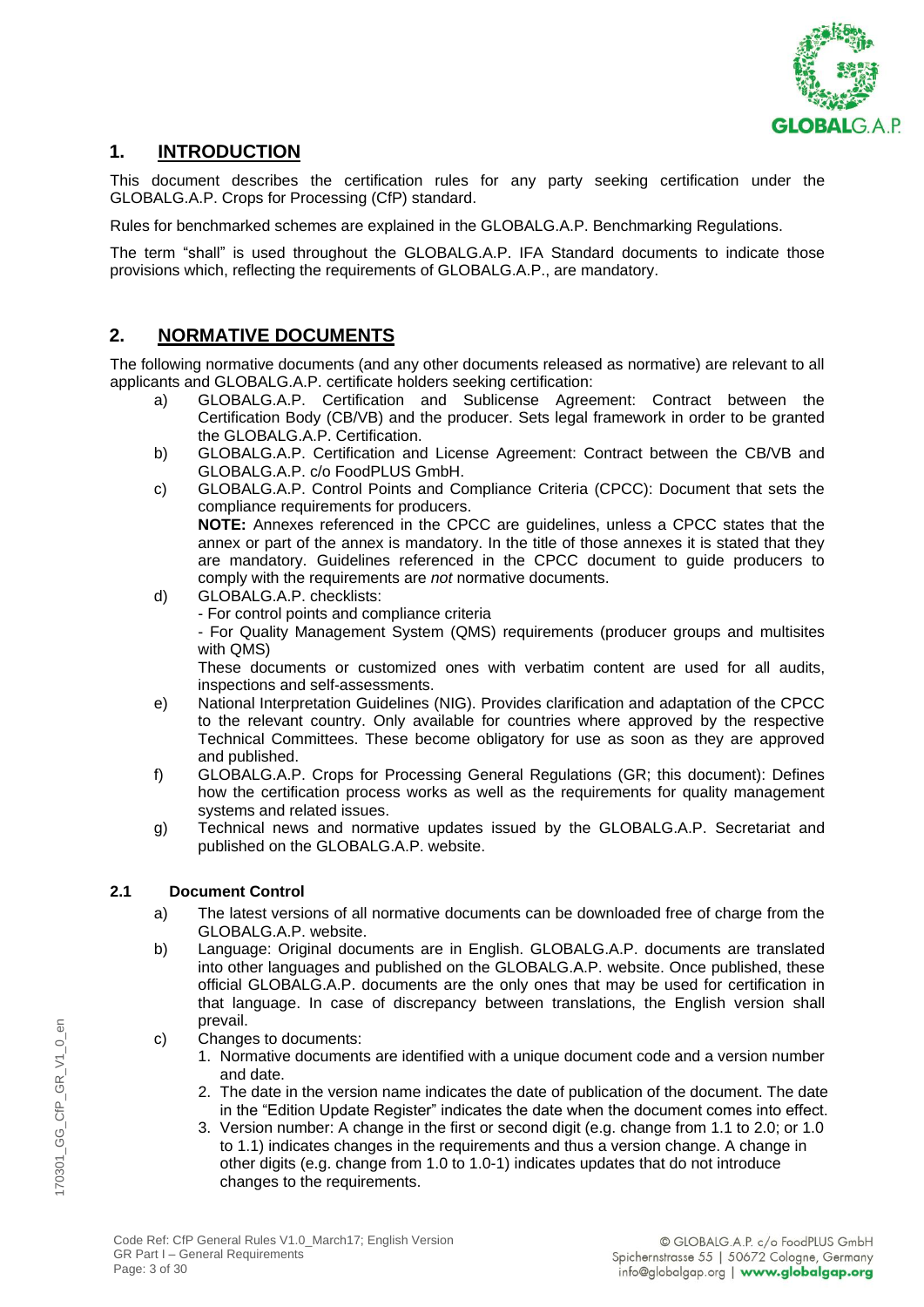

- 4. Updates can be made independently in the GR and CPCC documents, but a version change affects all normative documents.
- 5. The updates are sent to all GLOBALG.A.P. approved CB/VB as official communications. It is the responsibility of the CB/VB to inform their clients of such updates.
- 6. A summary of changes is indicated in the "Version/Edition Update Register" section. This section is published separately for a version update or at the end of a document for new editions.

#### **3. OPTIONS**

Any producer of plants that will be further processed and not consumed fresh (e.g. canned, cooked, frozen, juice, feed, green coffee for roasting) may apply for assessments.

The term "producer(s)" refers to persons (individuals) or businesses (company, individual producer or producer group) that are legally responsible for the production processes and the products of the respective scope, sold by those persons or businesses.

Producers can apply for certification using any of 2 options (individual or group). The certification process for each of these options is described in Section 4.

#### **3.1 Option 1 – Individual Certification**

- a) Individual producer applies.
- b) The individual producer is the certificate holder once certified.

#### **3.1.1 Option 1 – Multisite without Implementation of a QMS**

a) Individual producer or one organization owns several production sites that do not function as separate legal entities.

#### **3.1.2 Option 1 – Multisite with Implementation of a QMS**

- a) Individual producer or one organization owns several production sites that *do not* function as separate legal entities, but where a QMS has been implemented.
- b) In this case the rules of the GLOBALG.A.P. General Regulations Part II Quality Management System Rules (QMS Rules) shall apply.

#### **3.2 Option 2 – Group Certification**

- a) A producer group applies for group certification
- b) The group, as a legal entity, is the certificate holder once certified. A group shall have a QMS implemented and comply with rules set out in the GLOBALG.A.P. General Regulations Part II – QMS Rules.

#### **4. REGISTRATION PROCESS**

#### **4.1 Certification Bodies**

- a) Applicants shall, as a first step, choose a GLOBALG.A.P. approved Certification Body (CB).
- b) Contact information on approved and provisionally approved CBs is available on the GLOBALG.A.P. website.
- c) The chosen CB is responsible for the registration of the applying producer in the GLOBALG.A.P. Database, data updates, and collection of fees.

#### **4.2 Registration**

#### **4.2.1 General**

a) The application shall cover at least the information detailed in Annex I.2 (GLOBALG.A.P. registration data requirements). By registering, the applicant commits to comply with the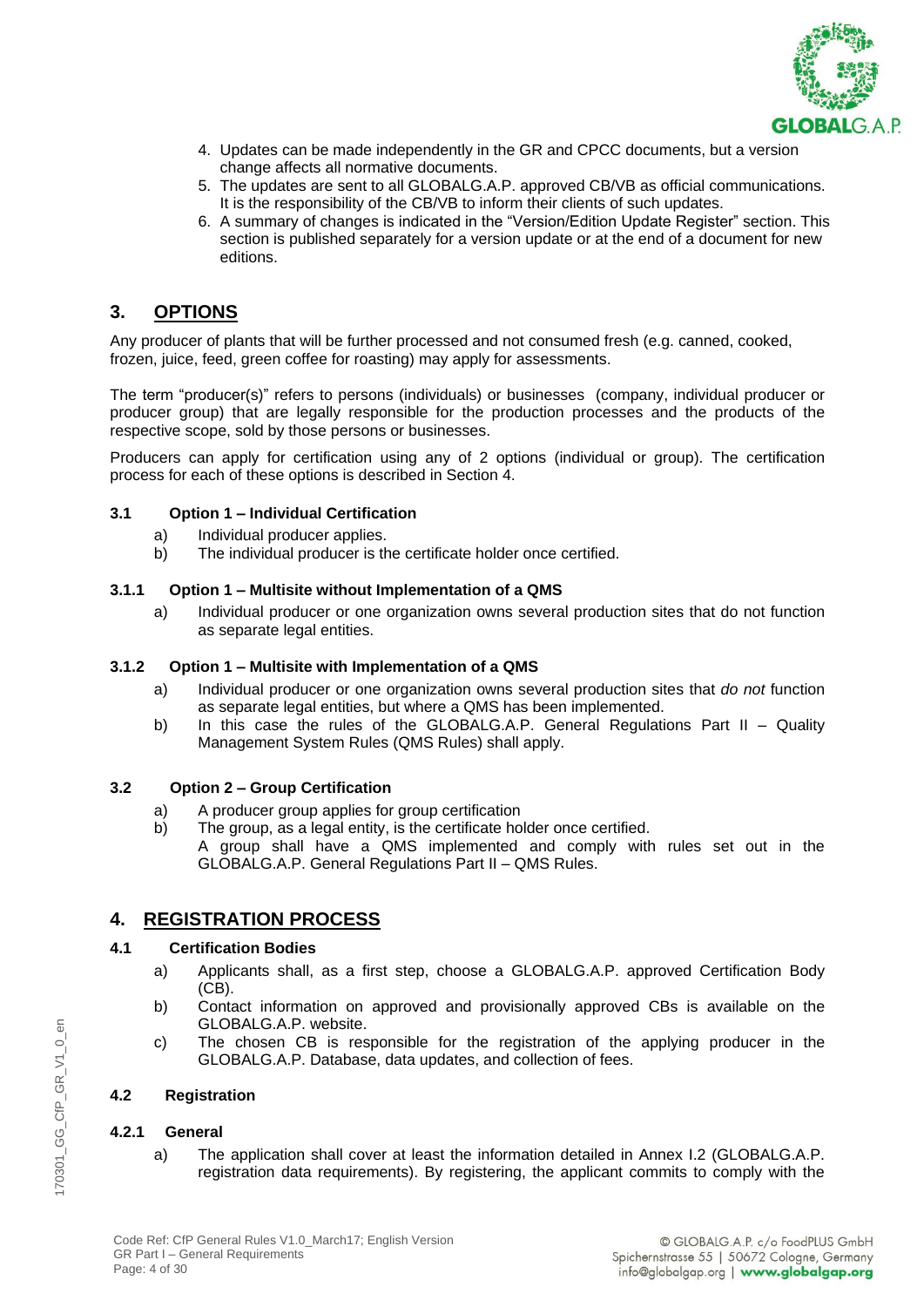

certification requirements at all times, the communication of data updates to the CB and the payment of the applicable fees established by GLOBALG.A.P. and by the CB.

- b) This information is used by GLOBALG.A.P. to supply the applicant with a unique GLOBALG.A.P. Number (GGN), which is used as a unique identifier for all GLOBALG.A.P. activities.
- c) Any objective evidence found that indicates that the applicant has been misusing the GLOBALG.A.P. claim shall lead to the exclusion of the applicant from certification for 12 months after evidence of misuse. In addition, the applicant will be listed and the list shall be checked before registration in the database. Any case of misuse shall be communicated to the GLOBALG.A.P. members.
- d) Confidentiality, data use and data release:
	- (i) During registration applicants give written permission to GLOBALG.A.P. and the certification bodies to use the registration data for internal processes and sanctioning procedures.
	- (ii) All data in the GLOBALG.A.P. Database is available to GLOBALG.A.P. and the CB, which the producer or producer group is working with, and can be used for internal processes and sanctioning procedures.
	- (iii) The minimum and obligatory data release level, as well as additional information on confidentiality and data use, is defined by the Data Access Rules and available at [www.globalgap.org/documents.](http://www.globalgap.org/documents)
	- (iv) If an applicant (company, individual producer or member of a group) does not agree to the minimum release, the applicant is not in agreement with the Sub-License and Certification Agreement and cannot be certified, nor belong to a producer group seeking certification.
	- (v) No data other than that stated in point (iii) can be released by GLOBALG.A.P. or CBs to any other party without written consent of the applicant.
	- (vi) The certification history of producers (data showed previously to the public as certificate validation tool) will be displayed to the market participants.
- e) The service contract between the CB and producer may be valid for up to 4 years, with subsequent renewal for periods of up to 4 years.
- f) An applicant:
	- (i) May not register the same product more than once with different CBs or under different certification options.
	- (ii) May register different products with different CBs and/or under different certification options (e.g.: It is possible to register oranges for juicing under Option 1 and peas for frozen market under Option 2, oranges with one CB and peas with another CB or both crops with the same CB.)
	- (iii) May not register production sites or group members in different countries with any CB. The GLOBALG.A.P. Secretariat may grant exceptions on a case-by-case basis or within national interpretation guidelines.
	- (iv) May not register the same product for certification under the GLOBALG.A.P. Crops for Processing and Integrated Farm Assurance. If a producer seeks Integrated Farm Assurance certification for a product already certified under Crops for Processing, an IFA audit needs to be completed and the Crops for Processing certificate will be replaced.
	- (v) May register different products under different standards (e.g. oranges for juicing under Crops for Processing and fresh peas under Integrated Farm Assurance).
- g) For the registration to be completed, the applicant shall satisfy *all* the following conditions:
	- (i) Submit to the CB the relevant application that shall include all the necessary information.
	- (ii) Sign acceptance of the GLOBALG.A.P. Sublicense and Certification Agreement in its latest version (available on the GLOBALG.A.P. website) with the CB, *or* the applicant shall explicitly acknowledge the receipt and the inclusion of the GLOBALG.A.P. Sublicense and Certification Agreement with signature on the service contract/agreement with the CB and the CB shall hand over a copy of the Sublicense and Certification Agreement to the producer.

170301\_GG\_CfP\_GR\_V1\_0\_en

170301 GG CfP GR V1 0 en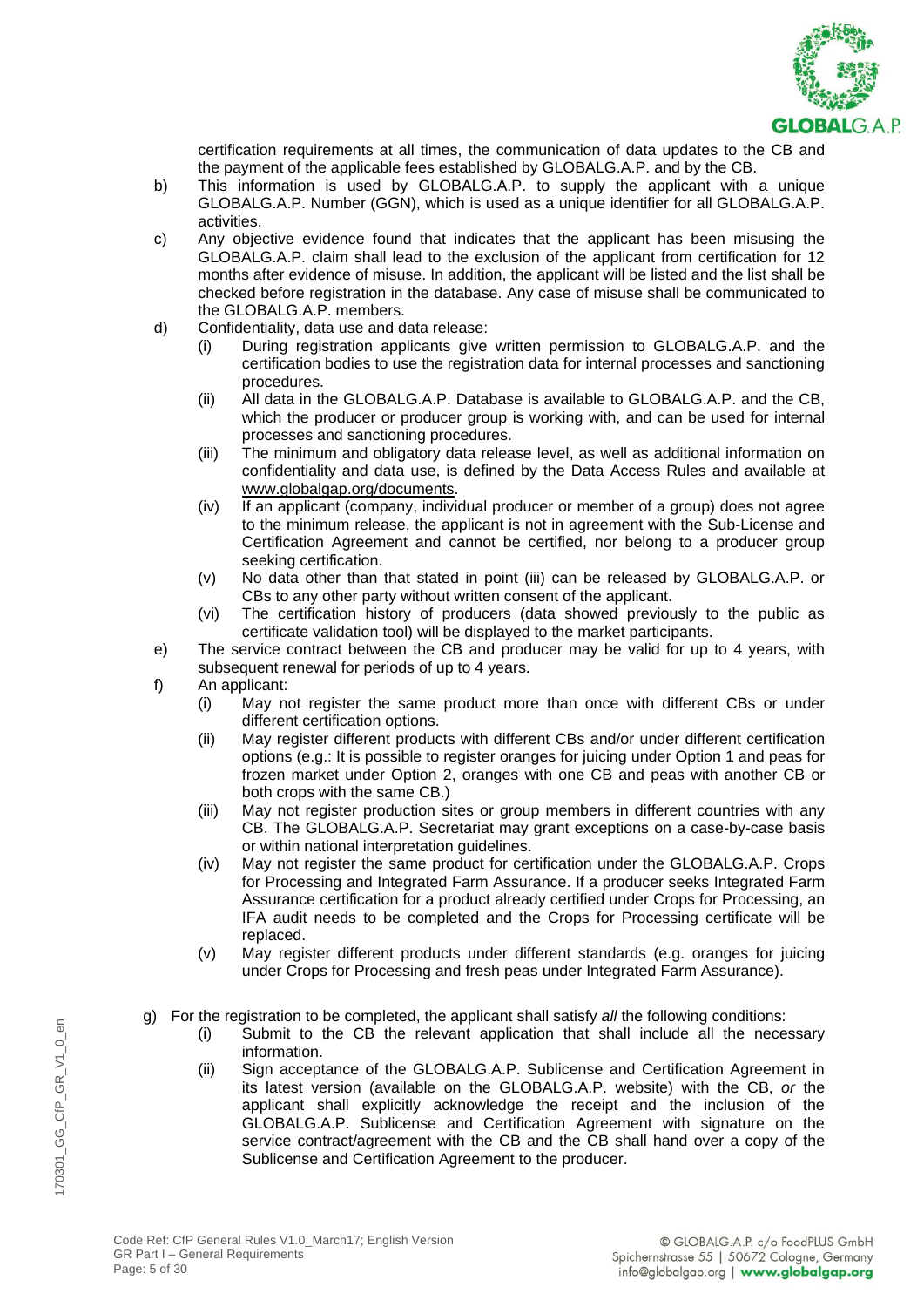

- (iii) Be assigned a GLOBALG.A.P. Number, if they don't already have a GGN or a Global Location Number (GLN).
- (iv) Agree in writing to pay the GLOBALG.A.P. registration fee, as explained in the current GLOBALG.A.P. fee table (available on the GLOBALG.A.P. website).
- h) The registration process, in case of initial certification and transfers, shall be finalized before inspection can take place.
- i) In the case of first registration the CB shall confirm the application and provide the applicant with the GGN within 28 calendar days of receiving the complete application.
- j) A *production site* is defined as a production area (e.g. fields, plots, ponds, ranches) that is owned or rented and ultimately managed by one legal entity, and where the same input factors (e.g. water supply, workers, equipment, stores, etc.) are used.

One site may contain several non-touching areas (areas that do not share a common border, are non-contiguous) and production of more than one product on the same site is possible.

All production sites where the product(s) that are included in the GLOBALG.A.P. Certification Scope are produced, shall be identified and registered.

Requirements for production sites:

- (i) All production sites shall be owned or rented and under the direct control of the legal entity.
- (ii) For production sites that are not owned by the legal entity, there shall be a signed document, which includes a clear indication that the site owner does not have any responsibility or input or decision capacity regarding the production operations over the rented-out site. There shall also be written contracts in force between each production site owner and the legal entity that include the following elements:
	- Certificate holder/producer member name and legal identification.
	- Name and/or legal identification of the site owner.
	- Site owner contact address.
	- Details of the individual production sites.
	- Signature of both parties' representatives.
- (iii) The certificate holder is legally responsible for all the registered production, including placing the product on the market.
- k) A *Product Handling Unit (PHU)* is defined as facilities where products are handled. If a producer handles products included in the GLOBALG.A.P. Certification Scope in more than one PHU, all these shall be identified and registered.

#### **4.2.2 Registration with a new CB**

- a) If a producer who has already been registered changes CB or applies to a new CB for certification of a different product, the producer shall communicate the GGN assigned by GLOBALG.A.P. to the new CB. Failure to do so will result in a surcharge of the registration fee of EURO 100 to an Option 1 producer and EURO 500 to an Option 2 producer group.
- b) Certificate holders who are sanctioned cannot change CB until the outgoing CB closes the corresponding non-conformance.
- c) Individual producer members of a producer group are not allowed to leave the group and register with another group (for the products registered) if there is any pending sanction on the producer issued by the group, or there are any issues relevant to the producer raised by the CB that have not been closed.

#### **4.3 Application Scope**

#### **4.3.1 Scope:**

The scope of certification covers the following:

- a) The controlled production process of plants intended for processing and not consumed fresh (i.e. fruit and vegetables for juicing, canning, freezing, etc., or combinable crops for feed, or green coffee for roasting). It does not cover crops harvested in the wild.
- b) Only products intended for processing (included in the GLOBALG.A.P. product list, published on the GLOBALG.A.P. website) can be registered for certification. The GLOBALG.A.P. product list is not limited and can be extended based on demand.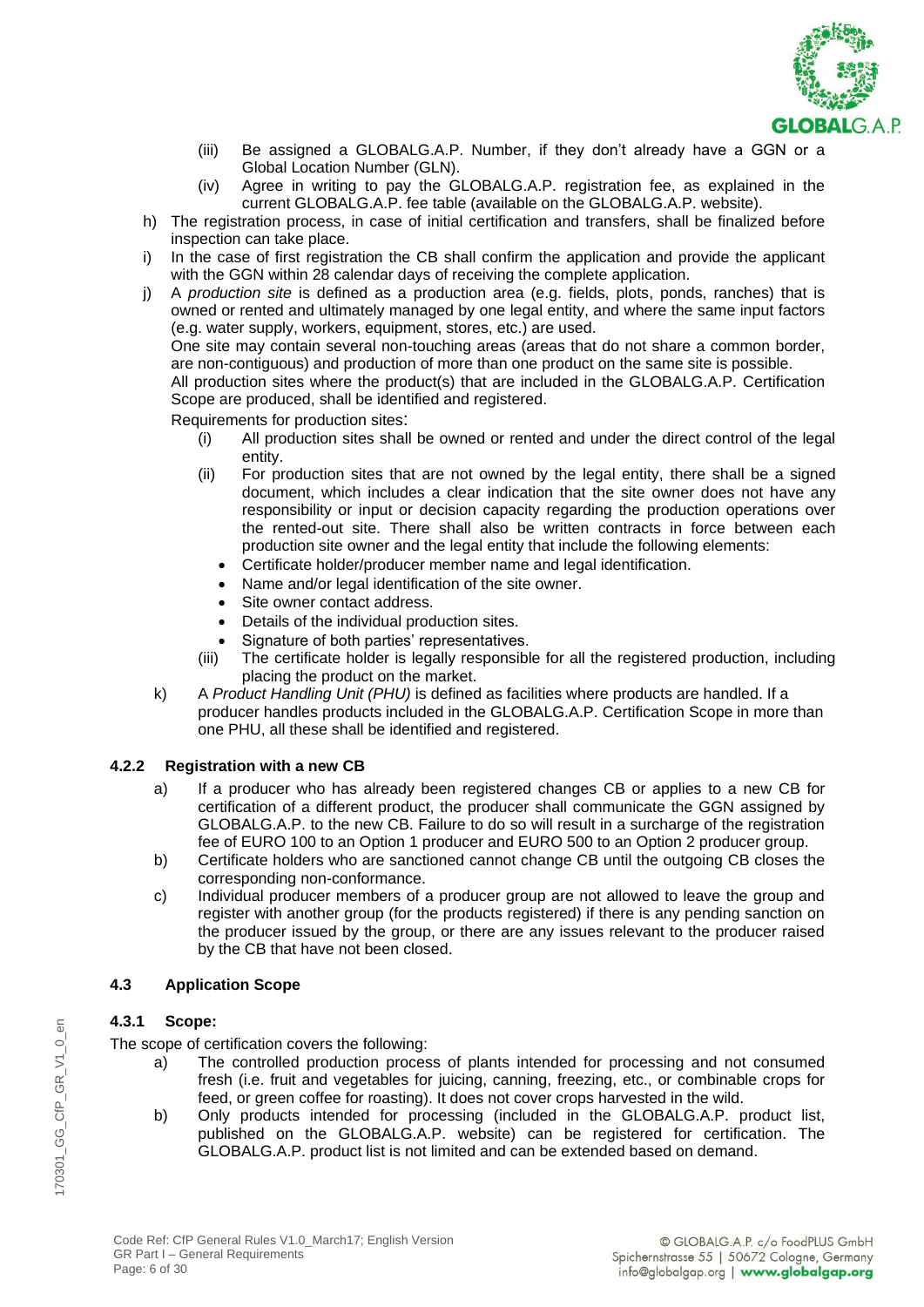

- c) The processor shall take the necessary steps to mitigate the food safety risks. Mitigation shall be via a "kill step" or other activities such as residue testing, chlorination of water, etc. The steps taken will depend on the processing methods.
- d) Producers cannot receive certification for the production of products that are not produced by themselves.
- e) *No processing* is covered by this certification.

#### **4.3.2 Parallel Production (PP) or Parallel Ownership (PO)**

#### **4.3.2.1 Definitions**

#### **Parallel Production:**

Parallel production is a situation where producers produce the same product partly as certified and partly as non-certified under Crops for Processing. It is also considered PP if not all the members of a producer group producing a product that is registered for certification are included in the scope of the certificate.

*Example: oranges for juicing as certified under Crops for Processing and oranges for the fresh market without certification.*

A situation in which a farmer produces one product as certified and another product as noncertified is not Parallel Production (e.g. oranges for juicing certified and peas for frozen market non-certified).

#### **Parallel Ownership:**

Parallel Ownership is a situation where individual producers, producer members or producer groups buy non-certified products of the same products they grow under certified production. *Example: A producer grows certified oranges for juicing and buys non-certified oranges for juicing from other producer(s).*

It is not considered Parallel Ownership if:

- A producer/producer group buys additional GLOBALG.A.P. Integrated Farm Assurance or Crops for Processing certified products from another producer(s).
- A certified producer handles products for non-certified producers as a subcontractor, i.e. the certified producer does not buy the non-certified products.

#### **4.3.2.2 Registration**

Any applicant/certificate holder (individual producer, multisite or producer group) who produces or owns GLOBALG.A.P. and produces or sources non-GLOBALG.A.P. products (of the same product) needs to register for Parallel Production or Parallel Ownership.

#### **4.3.2.2.1 Registration steps**

- (i) The producer shall inform the respective CB of the application for Parallel Production/Parallel Ownership during the registration process. Producer groups shall also include clear identification of their producer members who buy/sell non-certified products of the same products included in the scope of certification (and, therefore, also the products that have to be registered as "with Parallel Ownership" for each producer member).
- (ii) The CB shall register the producer (per product) in the GLOBALG.A.P. Database for PP and/ or PO.
- (iii) Producers can register for PP/PO at any time if they start carrying out PP/PO activities, but cannot use the registration as immediate corrective action to avoid sanctions in the case of a non-conformance.

If a non-conformance is detected, the producer shall be sanctioned accordingly until effective implementation of the corrective actions for the entire production process has taken place.

*Example 1. During an inspection of a producer who has not registered for Parallel Ownership, the CB/VB detects the sale of non-GLOBALG.A.P. products of the same type the producer has certified. In this case, the CB shall immediately suspend the producer. Suspension can only be lifted after*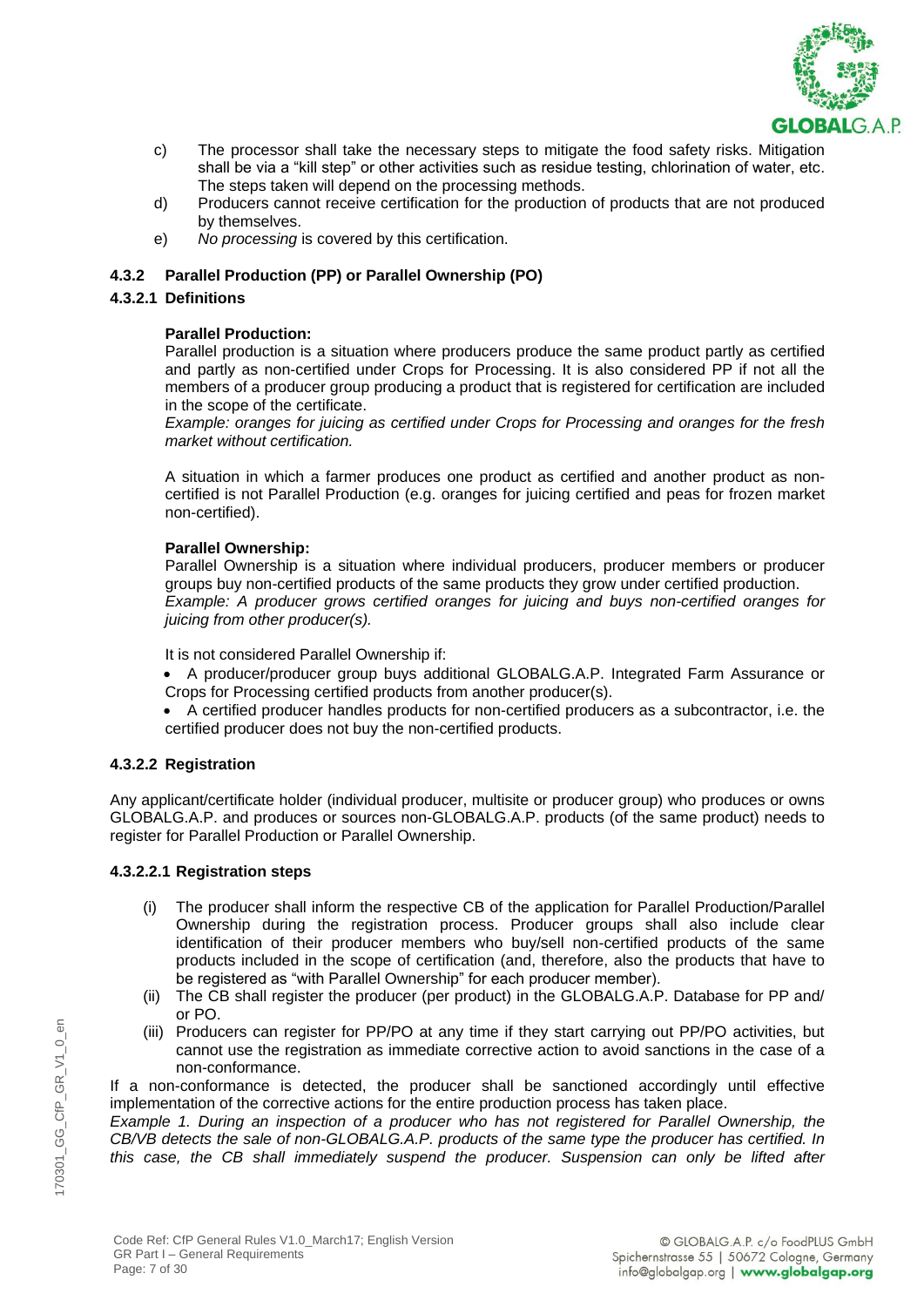

*registration under Parallel Ownership and compliance with all traceability and segregation requirements is verified.*

*Example 2. A certain part of the production has been found to be non-compliant and the producer wants*  to segregate it and maintain the certification for the rest of the production during the audit. This is not *possible and the normal sanction and certification procedures shall be followed.*

In case producers want to register for Parallel Ownership during the validity of their certificates (e.g. because they need to purchase non-GLOBALG.A.P. products, which they did not expect at the time of their registration), CB will have to carry out an extraordinary inspection/audit to check the applicable control points and update the information in the GLOBALG.A.P. Database and the paper certificate.

In case producers want to register for Parallel Ownership at the beginning of the season, when they are not sure whether they will buy non-certified products, CB shall evaluate that the traceability and segregation procedures are available and ready for implementation. When the purchase of products from non-certified sources begins, CB shall require evidences of implementation (documentation or onsite assessment).

#### **4.3.2.3 Additional Requirements for producers with Parallel Ownership**

All products shall be traceable to the respective production site/PHU, and certified and non-certified products shall be fully segregated at all times. Producers shall be able to demonstrate that their traceability and recording system guarantees full traceability and segregation (See Control Points AF 13 Traceability and Segregation).

The handling of certified and non-certified products is possible within the same product handling facility.

#### **4.3.3 Burden of Proof**

- a) In the case of information (e.g. MRL exceedance, microbial contamination, etc.) about a GLOBALG.A.P. certificate holder, which could have a potential impact on the certified status/claim being transmitted to the GLOBALG.A.P. Secretariat, it is the responsibility of the certificate holders and the corresponding CB to refute the claim by verifying and providing evidence of compliance with the GLOBALG.A.P. Standards.
- b) The findings and actions taken shall be reported to the GLOBALG.A.P. Secretariat within the defined period of time by the CB
- c) If the certificate holders and the corresponding CB do not provide the requested evidence of compliance within the period of time defined by the GLOBALG.A.P. Secretariat, they will be sanctioned according to the sanctioning procedures described in the GLOBALG.A.P. General Regulations.
- d) In case the evidence includes laboratory analyses, accredited laboratories (ISO 17025) and independent sampling (according to the rules as set out in the relevant CPCC) shall be included.

#### **5. ASSESSMENT PROCESS**

#### **5.1 Assessment Levels**

In order to achieve certification, a registered party shall perform either a self-assessment (Option 1) or internal inspections/audits (Option 1 Multisite with QMS and Option 2) and receive inspections/audits by the chosen certification body.

#### **5.1.1 Certification (See 6. Certification Process)**

a) Producers and producer groups may apply for a **non-accredited** certificate. This will be conducted by the assigned GLOBALG.A.P. CB.

The assessment process will be the same as for GLOBALG.A.P. Integrated Farm Assurance certification.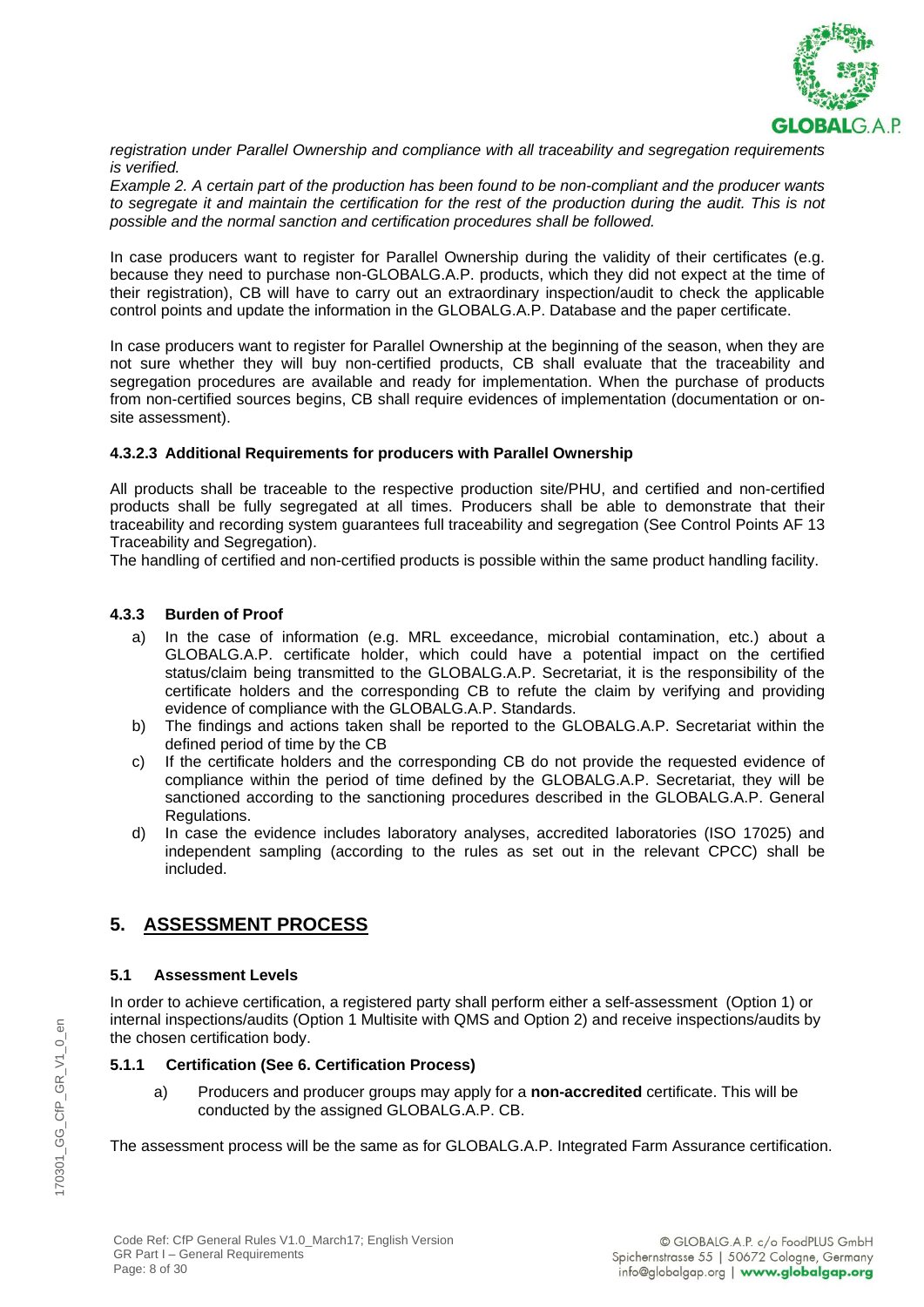

#### **5.2 Self-assessments and Internal Assessments and Audits**

#### **5.2.1 Option 1 Self-Assessments**

- a) Self-assessments shall:
	- (i) Cover all registered production sites, products and processes under the certification scope to verify compliance with the requirements defined in the applicable control points.
	- (ii) Be carried out by or under the responsibility of the producer.
	- (iii) Be carried out before the first  $3<sup>rd</sup>$  party assessment and thereafter at least annually against the complete checklist (Major and Minor Musts and Recommendations) of all relevant products and registered areas. The completed checklist shall be uploaded and available on-site for review at all times.
	- (iv) The self-assessment checklist shall contain comments of the evidences observed for all control points (compliant, non-compliant and not-applicable).

#### **5.2.2 Option 2 and Option 1 (with multisite and QMS) Internal Assessments and Audits**

- a) The applicant shall undertake internal assessments of all producers and/or production sites, covering all products to verify and ensure compliance with the requirements.
- b) The internal assessments shall comply with requirements determined in the GLOBALG.A.P. General Regulations Part II under sections 1.5 and 1.6 and include the following:
	- (i) A minimum of one internal audit of the QMS to be carried out by the internal auditor before the first 3<sup>rd</sup> party assessment and thereafter once per annum.
	- (ii) A minimum of one internal inspection of each registered producer, production site and product handling facility, if applicable, to be carried out by the internal inspector before the first 3<sup>rd</sup> party assessment and thereafter once per annum.

#### **5.2.3 Certification Body Inspections**

- a) These inspections (announced and unannounced) shall be carried out by a CB inspector or auditor (see CB inspector and auditor requirements in Part III)
	- (i) The CB shall inspect the complete checklist (Major and Minor Musts and Recommendations) of the applicable scope(s) and sub-scope(s) in the first year by on-site visit and at least every third year thereafter (e.g. year 1, year 4 , year 7, etc.).
	- (ii) The on-site inspection shall cover:
		- a) All accepted products and production processes;
		- b) All registered production sites;
		- c) Each registered product handling unit;
		- d) Where relevant, the administrative sites.
	- (iii) In the year without an on-site assessment, CB shall at least evaluate the selfassessment of the producer/producer group. Additional evidences may be requested and in case of doubt, the CB may decide to carry out an onsite assessment.

#### **5.2.3.1 Announced Inspections**

Each producer shall undergo one announced CB inspection at the initial assessment and thereafter once every three years.

The CB may divide announced inspections (both initial and subsequent) into 2 modules, which shall be verified by the same auditor/inspector:

(i) Off-site module: This consists of a desk review of documentation sent by the producer to the CB before the inspection, including the self-assessment, risk assessments, procedures required in several CPCCs, analysis program (frequency, parameters, locations), analysis reports, licenses, list of medicines used, list of plant protection products used, proof of lab accreditation, certificates or inspection reports of subcontracted activities, plant protection products/fertilizers/medicines application records, etc. The off-site module review has to be conducted no more than 2 weeks before the on-site module inspection.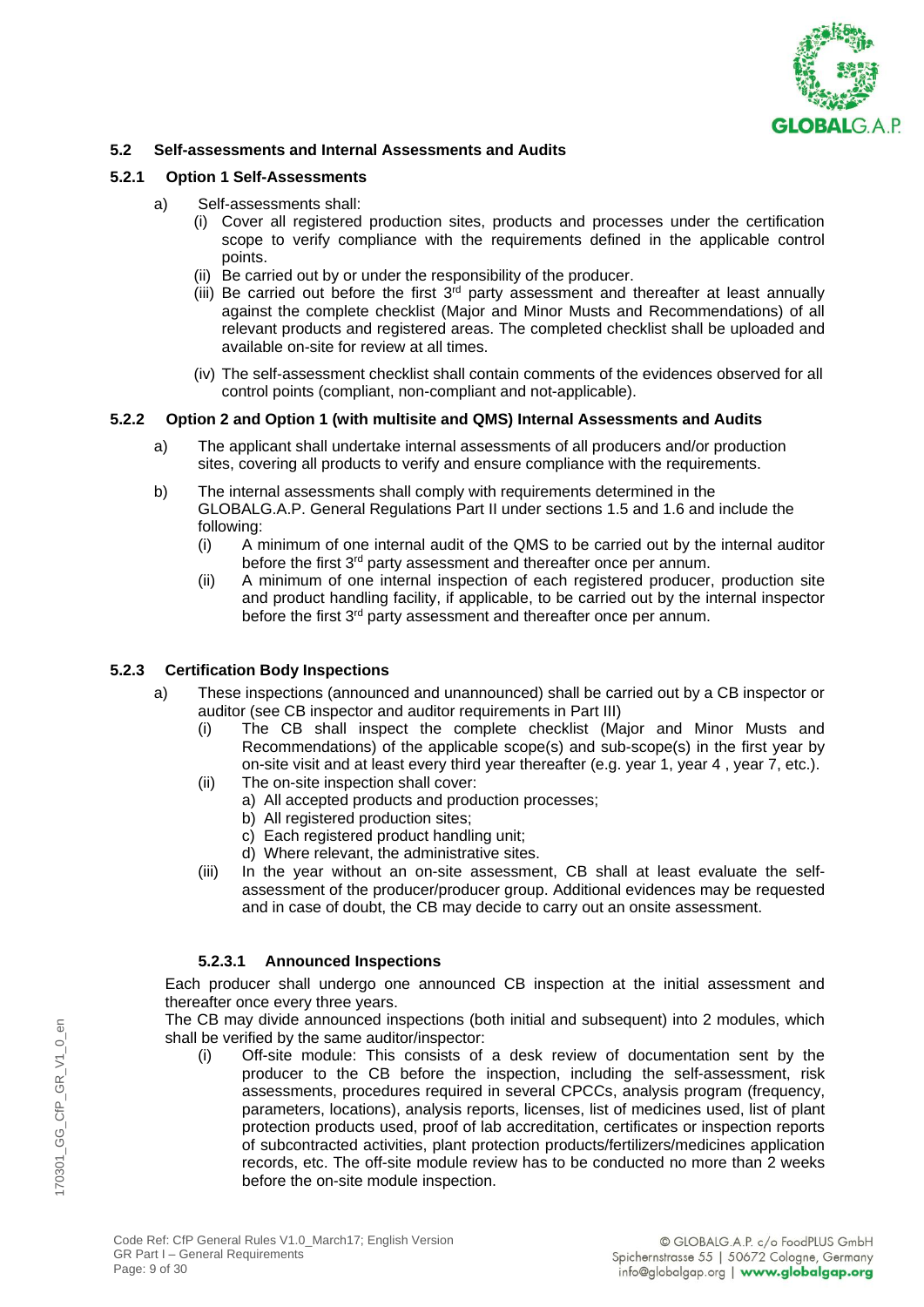

(ii) On-site module: This consists of an on-site inspection of the remaining content of the checklist, the production process on-site, and verification of the information assessed off-site.

The reason why two modules are used is to reduce the time spent on-site, although the overall duration of the inspection is not reduced.

The CB decides if it will offer the off-site module to its clients. In case the CB offers the off-site module to its clients, the use is to be mutually agreed with each producer.

The producer has the right not to send certain requested documents to the CB if they are considered to be confidential. In this case the information will have to be present during the onsite inspection.

(See also off-site module description in General Regulations Part III).

#### **5.2.3.2 Unannounced Inspections**

- (i) The CB shall carry out unannounced inspections annually of a minimum of 10% of all certified producers the CB has certified per scope under Option 1 without QMS, during the 12 months of validity of the certificates.
- (ii) The CB may inform the producer in advance of the intended visit. This notification will normally not exceed 48 hours (2 working days). In the exceptional case where it is impossible for the producer to accept the proposed date (due to medical or other justifiable reasons), the producer will receive one more chance to be informed of an unannounced inspection. The producer shall receive a written warning if the first proposed date has not been accepted. The producer will receive another 48-hour notification of a visit. If the visit cannot take place because of non-justifiable reasons, a suspension of all products will be issued.

#### **5.2.4 Certification Body Quality Management System (QMS) Audit**

- a) The audit (announced and unannounced) shall be carried out by a CB auditor (see CB auditor requirements in Part III).
- b) The audit (announced and unannounced) shall be based on the QMS checklist that is available on the GLOBALG.A.P. website.

#### **5.2.4.1 QMS Announced Audits**

The CB shall carry out one announced audit of the QMS at the initial assessment and thereafter once every three years.

The CB may divide the announced audits into two modules, which shall be verified by the same auditor:

- (i) Off-site module: This consists of a desk review of documentation sent by the QMS to the CB before the audit, including internal audit, internal register of approved producer members/production sites, Food Safety Policy Declaration, risk assessments, procedures required in General Regulations Part II, Residue Monitoring System (frequency, parameters, sampling program), residue analysis reports, licenses, list of medicines used, list of plant protection products used, proof of lab accreditation and certificates or inspection reports of subcontracted activities, etc.
- (ii) On-site module: This consists of an on-site audit of the remaining content of the QMS checklist, plus the verification of the information assessed off-site and the way the management system works on-site (e.g. internal inspections, traceability, segregation and mass balance, central product handling units, etc.).

The aim of the use of both modules is to reduce the time spent on-site, although the overall duration of the audit will not be reduced.

The CB decides if it will offer the off-site module to its clients. In case the CB offers the offsite module to its clients, the use has to be mutually agreed with each producer group/company.

The producer group/company has the right not to send certain requested documents to the CB if they are considered to be confidential. In this case the information will have to be present during the on-site audit.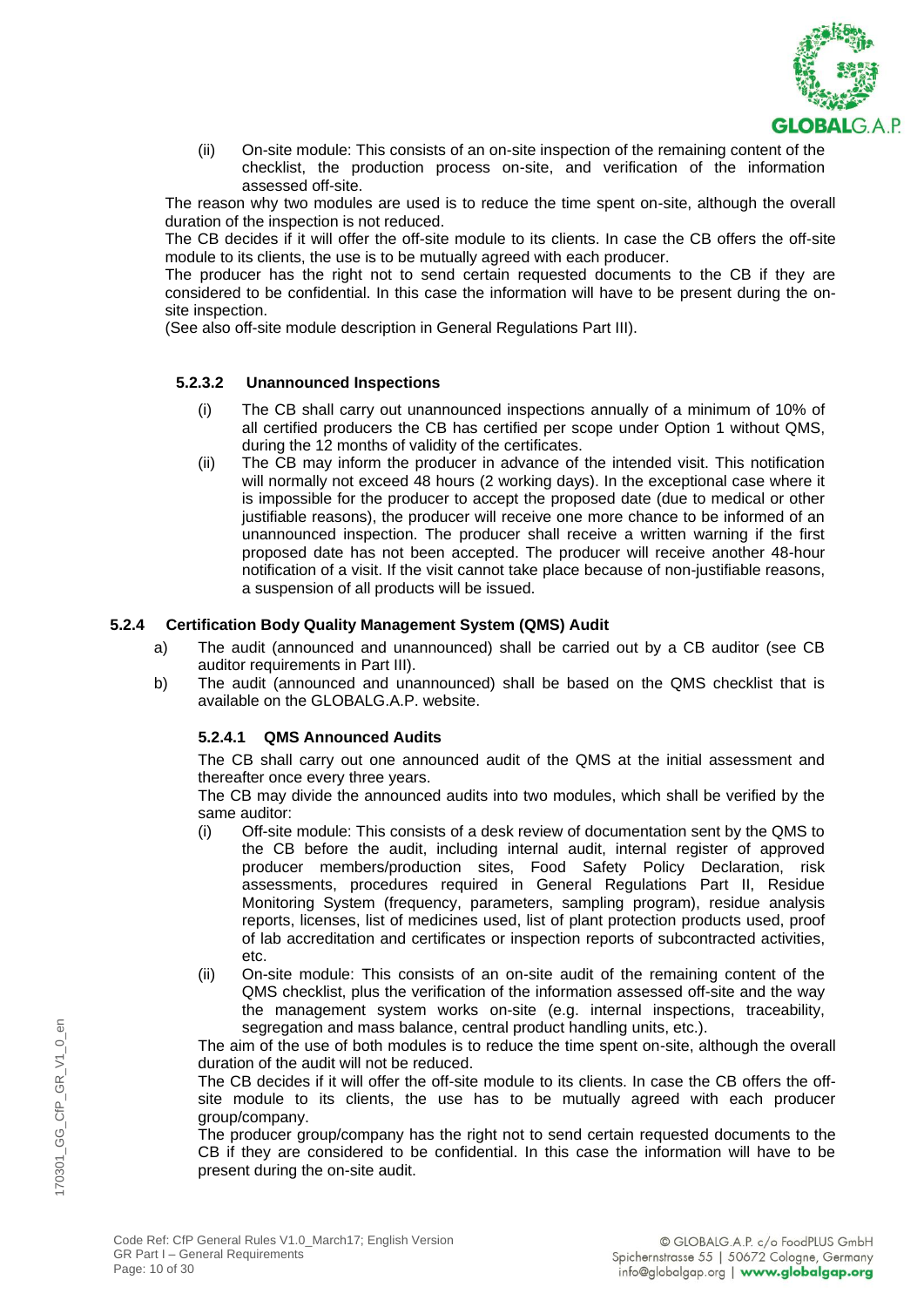

(See also off-site module description in General Regulations Part III).

#### **5.2.4.2 QMS Unannounced Audits**

- (i) The CB shall carry out additional QMS unannounced audits for a minimum of 10% of the certified producer groups and multisites with QMS annually.
- (ii) Any non-conformances detected will be handled as in an announced audit.
- (iii) The CB may inform the certificate holder. This notification will normally not exceed 48 hours (2 working days) in advance of the intended visit. In the exceptional case where it is impossible for the certificate holder to accept the proposed date (due to medical or other justifiable reasons), the certificate holder will receive one more chance to be informed of an unannounced surveillance inspection. The certificate holder shall receive a written warning if the first date has not been accepted. The certificate holder will receive another 48-hour notification of a visit. If the visit cannot take place because of non-justifiable reasons, a complete suspension will be issued.

#### **5.2.5 Certification Body Producer/Production Site Inspections**

- a) A CB inspector or auditor shall carry out the inspections.
- b) The CB shall inspect the complete checklist (Major Musts, Minor Musts and Recommendations) of the applicable scope(s) and sub-scope(s) during ALL inspections.
- c) The inspection per selected producer member or production site shall cover all accepted products, production processes and where relevant the product handling units and administrative sites.
- d) **Initial inspection or first inspection by a new CB:** As a minimum the square root (or next whole number rounded upwards if there are any decimals) of the total number of the producers/production sites in the certification scope shall be inspected before a certificate can be issued. During the validity period of the certificate, the surveillance inspection of (minimum) 50% square root of certified producers/production sites shall be carried out.

#### e) **Subsequent inspections:**

- (i) The CB shall carry out announced external inspections of each producer group and multi-site before the initial certification and then at least every three years.
- (ii) The inspections shall be split into two separate visits during the certification cycle, with the aim of increasing the reliability of the system:
	- Re-certification audit; and
	- Surveillance producer inspections.
		- This does not reduce the minimum number of inspections necessary during the certification cycle.
- (iii) The number of producers/sites to be inspected during a certification cycle shall be equivalent to the square root of the current number of producers/production sites (grouped by the same production type). Half (50%) of the square root of the producers/production sites shall be inspected during the surveillance inspections.
- (iv) The sample size of the following regular announced audit by the CB may be reduced to the square root of the *current* number of the producers/production sites minus the number of producers/production sites inspected during the previous surveillance inspections as long as the following prerequisites are met:
	- There is no non-conformances detected on the day of the producer/production site surveillance inspections; and
	- The result of the QMS audit does not raise doubts about the robustness of the system.

*Example 1: In a producer group with 50 members the CB shall inspect 8 members (square root of 50) during the initial audit. During the following surveillance inspection 4 (0.5 x 8) members shall be inspected. The total number of producers inspected in the first year is 12. In the next year, where no non-conformances are detected during the previous 4 surveillance inspections, the CB shall inspect 4 producers during the re-certification audit and then another 4 during the surveillance inspections.*

*Example 2: In a producer group with 5 members during the initial audit, 3 members (square root of 5) and during the following surveillance inspections 2 (0.5 x 3) members shall be inspected. If in the next year the total number of group members'*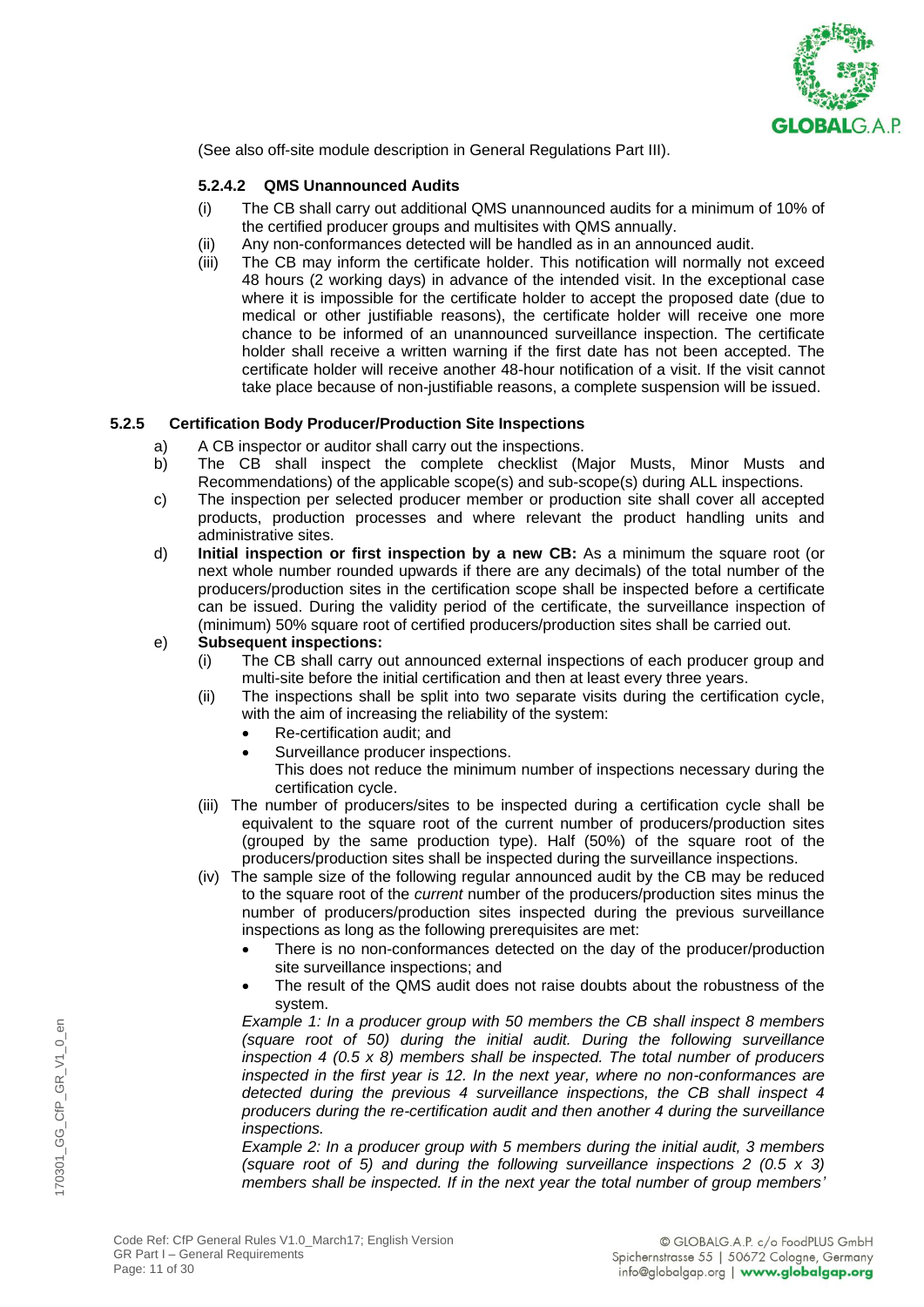

*decreases to 4, and no non-conformances were detected during the surveillance producer inspection, 1 producer shall still be inspected*.

- (v) Before a certification decision can be made, at least the square root of the total number of current producers/production sites shall have been inspected during the last 12 months.
- (vi) CBs may take the decision to increase the sample during surveillance inspections if there is a need to investigate whether a non-compliance is structural or not.

#### **5.3 Inspection Timing**

#### **5.3.1 Initial (First) Inspections**

- a) This section is applicable to producers seeking GLOBALG.A.P. Certification for the first time, and to producers who want to add a new product to an already existing GLOBALG.A.P. Certificate. When a producer changes from one CB to another, or from GLOBALG.A.P. IFA Standard to an equivalent Approved Modified Checklist or scheme (or the other way around), it is not considered a first inspection, but subsequent inspection.
- b) No inspection can take place until the CB has accepted the applicant's registration.
- c) *Each* production process for products registered and accepted for certification for the first time *shall be completely assessed* (all applicable control points shall be verified), *prior to issuing the certificate.*
- d) A product that has not yet been harvested shall not be included in the certificate (i.e. it is not possible to certify a product in the future).
- e) It is possible to add a new product to an already existing certificate during an unannounced inspection (Option 1 without QMS) or during a surveillance inspection (Option 2/Option 1 with QMS), provided all applicable control points for this product are verified.
- f) The applicant shall have records from the registration date onwards or for at least 3 months before the first inspection takes place, whichever is longer and the CB shall inspect them
- g) Products that are harvested/slaughtered/processed before registration with GLOBALG.A.P. cannot be certified.
- h) Records that relate to harvest or product handling (if any) before the producer has registered with GLOBALG.A.P. are not valid.

#### **5.3.2 Subsequent Inspections**

- a) Each production process for products registered and accepted for certification shall be completely assessed (all applicable control points shall be verified) through site visit or by evaluation of the self-assessment annually prior to issuing the certificate. This also applies if the producers change CBs.
- b) The subsequent inspection can be carried out at any time during an "inspection window" that extends over a period of 8 months: from 4 months before the original expiry date of the certificate, and (only if the CB extends the certificate validity in the GLOBALG.A.P. Database) up to 4 months after the original expiry date of the certificate. *Example: 1st certification date: 14 February 2015 (expiry date: 13 February 2016). 2nd inspection can be at any time from 14 October 2015 to 13 June 2016, if the certificate validity is extended.*
- c) There shall be a minimum period of 6 months between 2 inspections for recertification.

#### **6. CERTIFICATION PROCESS**

#### **6.1 Non-Compliance and Non-Conformance**

a) **Non-compliance (with a control point)**: A Minor Must or recommendation in the GLOBALG.A.P. checklist is not fulfilled according to the Compliance Criteria.

.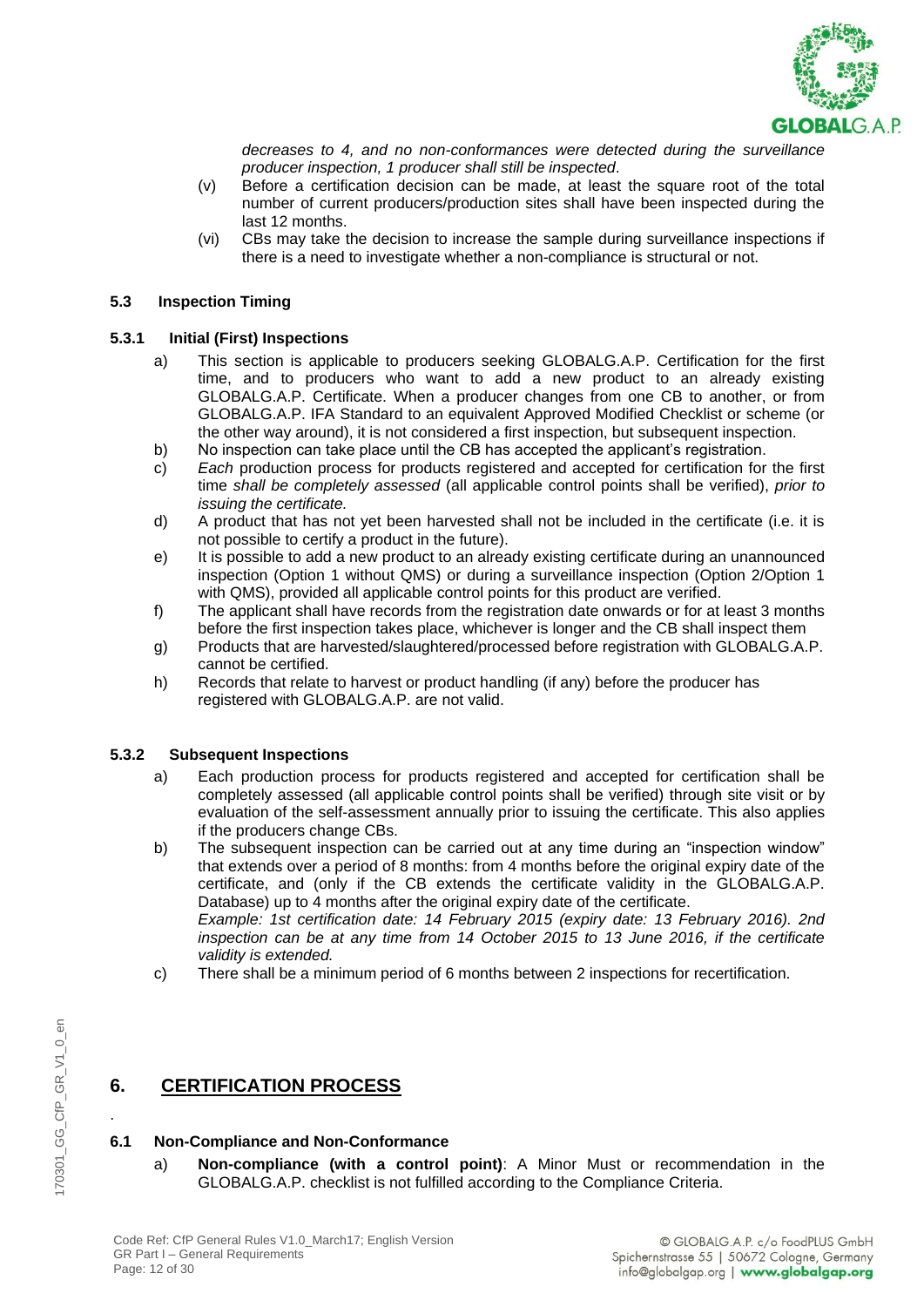

- b) **Non-conformance (with the GLOBALG.A.P. Certification Rules)**: A GLOBALG.A.P. rule that is necessary for obtaining the certificate (see 6.2) is infringed (e.g. non-compliance with one or more Major Musts, or more than 5% of applicable Minor Musts).
- c) **Contractual Non-Conformances:** Breach of any of the agreements signed in the contract between the CB and the producer related to GLOBALG.A.P. issues. Case examples: trading with a product that does not comply with legal requirements; false communication by the producer regarding GLOBALG.A.P. Certification; GLOBALG.A.P. trademark misuse; or payments are not made in accordance with contractual conditions; etc.

#### **6.2 Requirements to Achieve and Maintain GLOBALG.A.P. Certification**

Control Points and Compliance Criteria consist of three types of control points: Major Musts, Minor Musts and Recommendations. To obtain GLOBALG.A.P. Certification the following are required:

**Major Musts:** 100% compliance with all applicable Major Must and QMS control points is compulsory.

**Minor Musts:** 95% compliance with all applicable Minor Must control points is compulsory.

**Recommendations:** No minimum percentage of compliance required.

The producer shall comply with the agreements signed (GLOBALG.A.P. Sublicense agreement and CB service agreement in their current version) and with the requirements defined in the General Regulations in their current version.

#### **6.2.1. Minor Must Compliance Calculation**

a) For the sake of calculation, the following formula shall apply:

|  | (Total number<br>Minor Must<br>control points) | ٠ | (Not applicable<br><b>Minor Must control</b><br>points scored) |  | X | .5<br>$\Omega$ | $=$ | (Total Minor<br>Must control<br>point non-<br>compliance<br>allowed) |
|--|------------------------------------------------|---|----------------------------------------------------------------|--|---|----------------|-----|----------------------------------------------------------------------|
|--|------------------------------------------------|---|----------------------------------------------------------------|--|---|----------------|-----|----------------------------------------------------------------------|

e.g. 123 Minor Musts – 55 Not Applicable Minor Musts x  $0.05 = 70 \times 0.05 = 3.5$ .

In this example the total number of Minor Must control point non-compliance allowed is 3.5, which shall be rounded down. Therefore this producer may only have 3 Minor Must control points that are non-compliant.

70 applicable Minor Must control points – 3 non-compliant Minor Must control points = 67. This gives a compliance level of 95.7%, whereas if 3.5 were rounded up to 4 it would give a compliance level of 94.2%, which would be *non-compliant with the certification rule.* 

NOTE: A score for example of 94.8% *cannot* be rounded up to 95% (the pass percentage)

b) In all cases, the calculation to show compliance (or non-compliance) shall be available after the inspection.

#### **6.2.2. Applicable Control Points**

- *a)* The control points to be taken into consideration to calculate the percentage of compliance for Major and Minor Musts depend on the product and certification scope. The applicant shall ensure that each individual site and product complies with the certification requirements. Thus the compliance percentage shall be calculated taking into account all the control points applicable to each site and product.
- b) In a multisite operation without QMS, the compliance level is calculated for the entire operation in one checklist. Any applicable control point common to all sites needs to be taken into account for all sites.
- c) In a multisite operation *with QMS*, the compliance level is calculated per sampled production site. Each production site shall comply with the certification requirements. Any applicable control point common to all sites (e.g. central chemical storage) needs to be taken into account for all sites.
- d) In a producer group, the compliance level is calculated per sampled producer. Each producer member shall comply with the certification requirements. Any applicable control point common to all producers (e.g. central chemical storage) needs to be taken into account for all producers.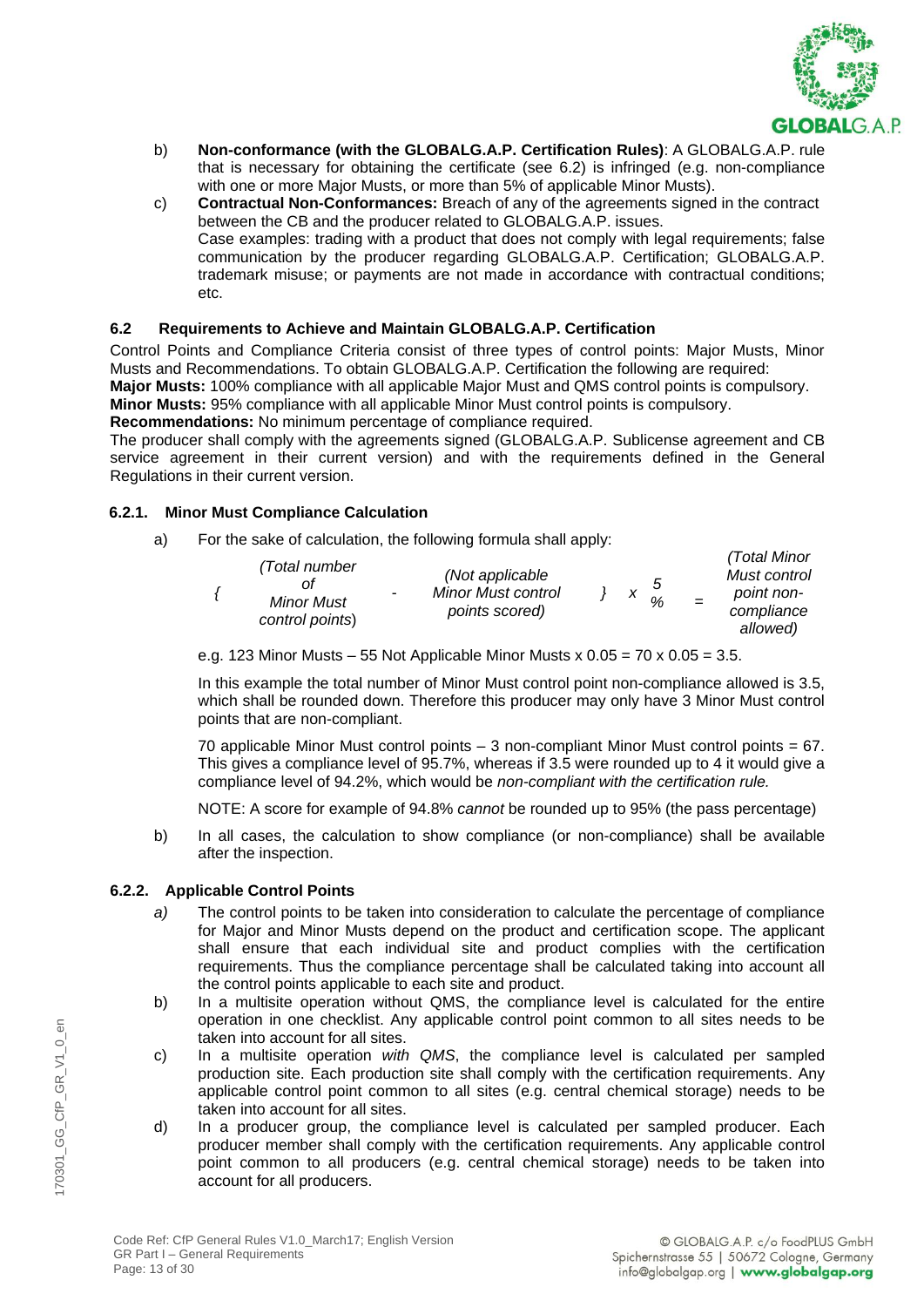

#### **6.3 Inspection Timing for Certification Level – Initial and re-certification**

- a) This section is applicable to producers seeking GLOBALG.A.P. Certification for the first time, and to producers who want to add a new product to an already existing GLOBALG.A.P. Certificate, producers who change certification scheme.
- b) No inspection can take place until the CB has accepted the applicant's registration.
- c) *Each* production process for products registered and accepted for certification for the first time *shall be completely assessed* (all applicable control points shall be verified), *prior to issuing the certificate.*
- d) A product that has not yet been harvested shall not be included in the certificate (i.e. it is not possible to certify a product in the future).
- e) It is possible to add a new product to an already existing certificate during an unannounced inspection (Option 1 without QMS) or during a surveillance inspection (Option 2/Option 1 with QMS), provided all applicable control points for this product are verified.
- f) The applicant shall have records from the registration date onwards or for at least 3 months before the first inspection takes place, whichever is longer and the CB shall inspect them
- g) Products that are harvested before registration with GLOBALG.A.P. cannot be certified.
- h) Records that relate to harvest or product handling before the producer has registered with GLOBALG.A.P. are not valid.

#### **6.4 Certification Decision**

- a) The CB shall make the certification decision within a maximum of 28 calendar days after closure of any outstanding non-conformances. In case no non-conformances are detected during the inspection/audit, it means that the CB shall make the decision no later than 28 days after the end of the inspection/audit.
- b) Any complaints or appeals against CB follow the CB's own complaints and appeals procedure, which each CB shall have and communicate to its clients. In case the CB does not respond adequately, the complaint can be addressed to the GLOBALG.A.P. Secretariat using the GLOBALG.A.P. Incident/Complaint Form, available on the GLOBALG.A.P. website [\(www.globalgap.org\)](http://www.globalgap.org/).

#### **6.5 Sanctions**

- a) If non-conformance is detected, the CB shall apply a sanction (warning, suspension or cancellation) as indicated in this section.
- b) Producers cannot change CB until the non-conformance that led to the respective sanction is satisfactorily closed.
- c) ONLY the CB or the producer group that has issued the sanction is entitled to lift it, provided there is sufficient and timely evidence of corrective action (either through a followup visit or other written or visual evidence).
- d) In the event that a producer is certified against any other GLOBALG.A.P. standard, sanctions will apply simultaneously to all standards if the reason for the sanction is a nonconformity against common control points or rules.

#### **6.5.1. Warning**

- a) A warning is issued for all types of non-conformance detected (i.e. non-conformance with CPCC, GR or contractual requirements).
- b) If a non-conformance is detected during the inspection, the producer shall be served a warning when the inspection is finalized. This is a provisional report that could be overridden by the CB/VB certification authority.
- c) Initial inspection:
	- (i) If an individual producer or producer group does not comply with 100% of Major Must and 95% Minor Must control points within 28 days after an *initial* inspection, the status "open non-conformance" is set in the GLOBALG.A.P. Database.
	- (ii) If the cause of the warning is not resolved within three (3) months, a complete inspection shall be performed before a certificate can be issued.
- d) Subsequent inspection:
	- (i) Non-conformances shall be closed within 28 calendar days.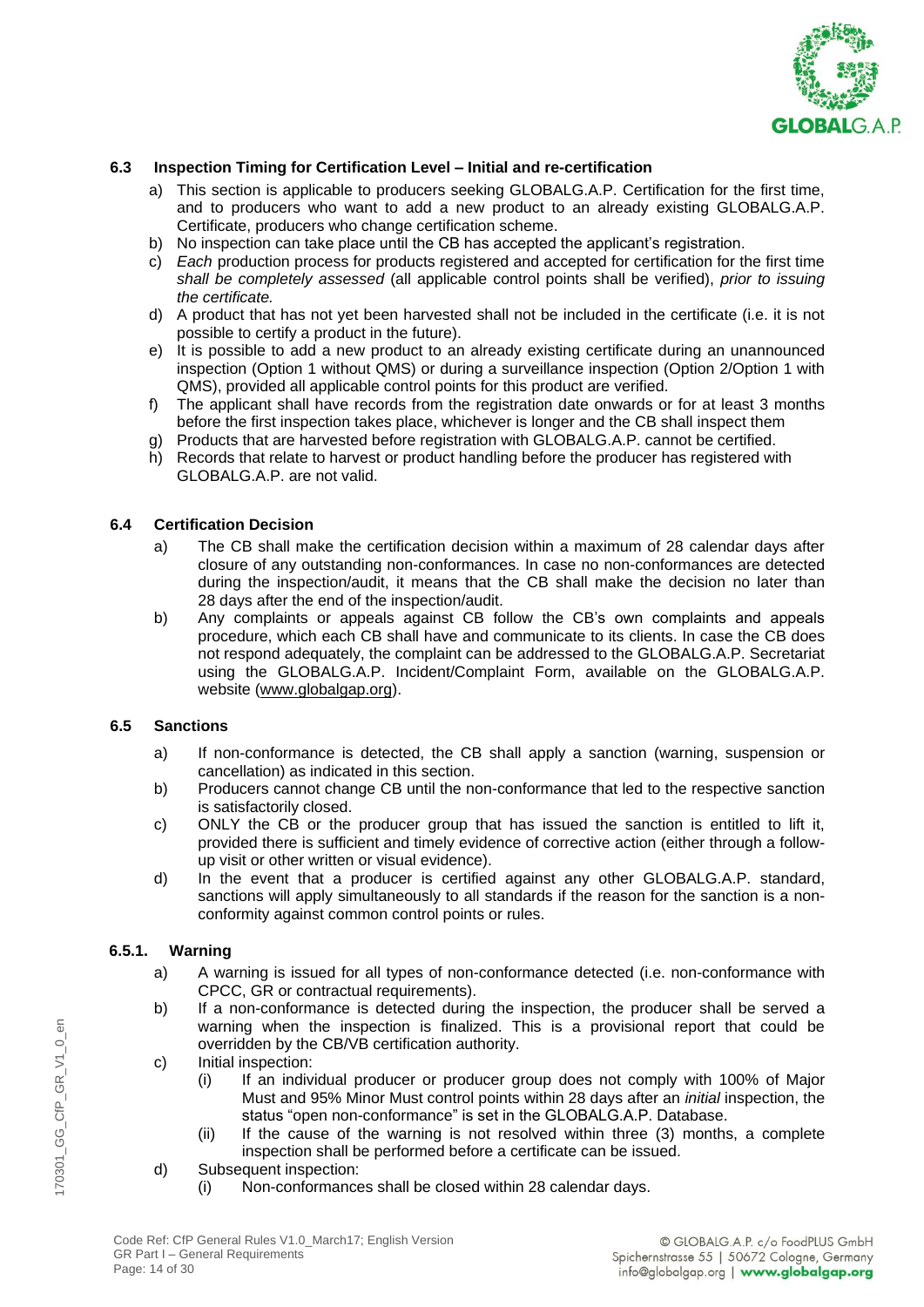

(ii) In the event of non-conformances with contracts, the General Requirements or a Major Must, the CB shall decide what period is given to the producer for closing the non-conformance before suspending the certificate. This period shall never exceed 28 days and may be shortened according to the criticality of the non-conformance in terms of safety of workers, environment and consumers. An immediate suspension shall be issued where a serious threat to food safety, the safety of workers, the environment, consumers and/or product integrity (i.e. sale of non-certified products as certified) is present. This will be communicated via an official warning letter.

#### **6.5.2. Product Suspension**

- a) If the cause of the warning is not resolved within the defined period (maximum of 28 days), a suspension shall be imposed by the certification body or the producer group on its members immediately.
- b) CB/VB can lift product suspensions imposed on producers and producer groups issued by them.
- c) Producer groups can lift product suspension on their accepted producer members issued by them.
- d) A suspension can be applied to one, several or all of the products covered by the certificate.
- e) A product cannot be partially suspended for an individual producer (single or multisite), i.e. the entire product shall be suspended
- f) When the suspension is applied, the CB/producer group shall set the period allowed for correction (not longer than 12 months).
- g) During the period of suspension, the producer is prohibited from using the GLOBALG.A.P. logo/trademark, license/certificate or any other type of document that is in any way linked to GLOBALG.A.P. in relation to the suspended product.
- h) If a producer notifies the CB that the non-conformance is resolved before the defined period, the respective sanction can be lifted, subject to satisfactory evidence and closing off.
- i) If the cause of the suspension is not resolved within the defined period, a cancellation is imposed.
- j) The suspension remains as long as the CB or producer group does not lift it or impose a cancellation.

#### **6.5.2.1. Self-declared Product Suspension**

- (i) A producer or producer group may voluntarily ask the respective CB(s) for a suspension of one, several or all of the products covered by the certificate (unless a CB has already imposed a sanction). This can occur if the producer experiences difficulty with compliance to the standard and needs time to close any nonconformance.
- (ii) This suspension will not delay the renewal date, nor will it allow the producer to avoid paying registration and other applicable fees.
- (iii) The deadline for closing non-conformance is set by the declaring producer/producer group, which shall be agreed upon with the respective CB(s).
- (iv) The same applies for members of a producer group who may voluntarily ask the respective group to temporarily suspend their product(s). Here too, the deadline for rectifying non-conformance is set by the declaring producer, which shall be agreed upon with the respective producer group QMS.
- (v) In the GLOBALG.A.P. Database the product status "self-declared suspension" shall be set for the respective products.

#### **6.5.3. Cancellation**

170301\_GG\_CfP\_GR\_V1\_0\_en

170301 GG CfP GR V1 0 en

- a) A cancellation of the contract shall be issued where:
	- (i) The CB finds evidence of fraud and/or lack of trust to comply with GLOBALG.A.P. requirements, or
	- (ii) A producer/producer group cannot show evidence of implementation of effective corrective action before the suspension period set by the CB/producer group has elapsed.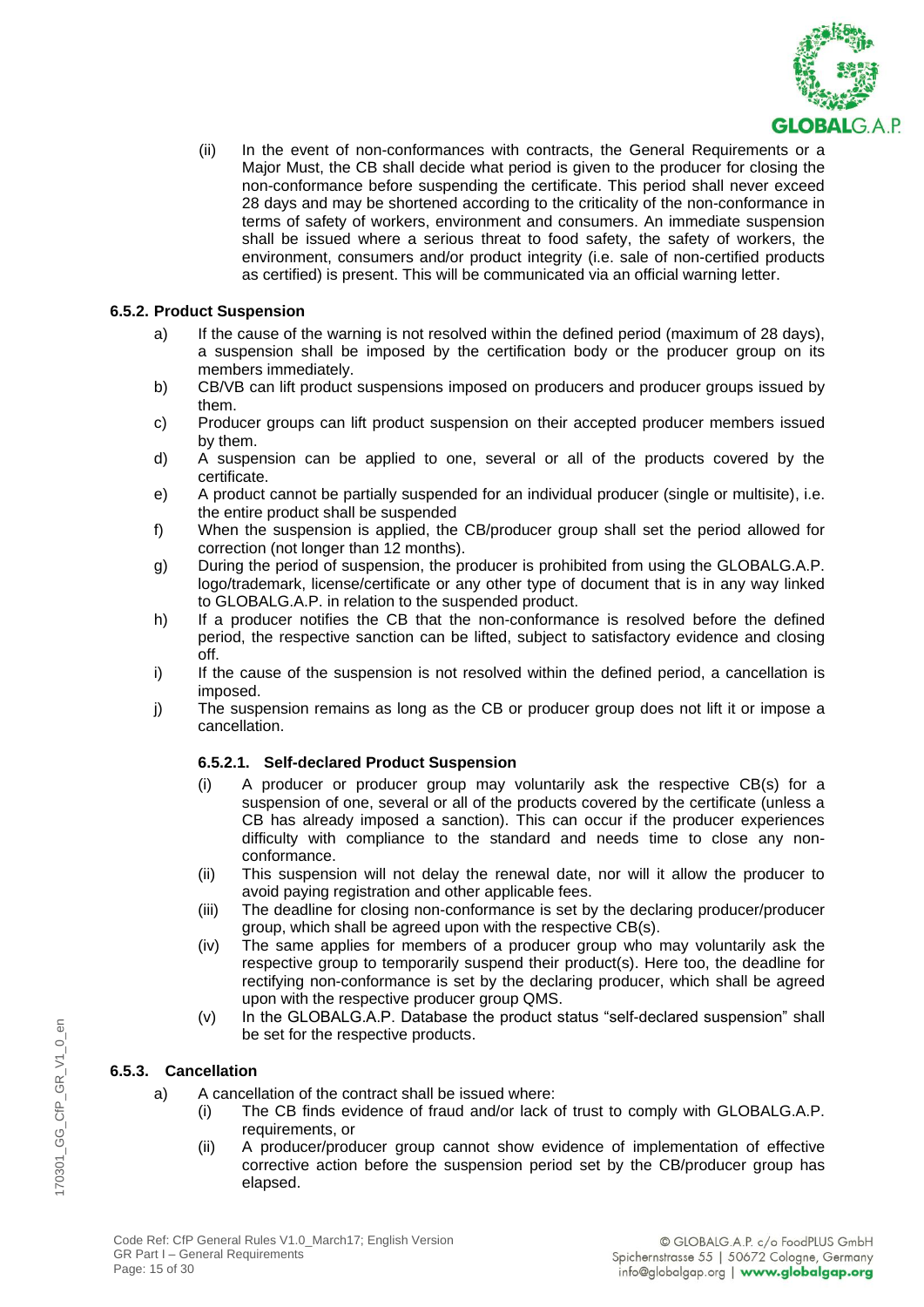

- b) A cancellation of the contract results in the total prohibition (all products, all sites) of the use of the GLOBALG.A.P. logo/trademark, license/certificate, or any device or document that may be linked to GLOBALG.A.P.
- c) Producers that have received a cancellation shall not be accepted for GLOBALG.A.P. Certification within 12 months of the date of cancellation.

#### **6.6 Notification and Appeals**

- a) The producer shall either resolve the non-conformances communicated or appeal to the CB in writing against the non-conformances, explaining the reasons for the appeal.
- b) If the non-conformances are not resolved within the permitted period, the sanction will be escalated.

#### **6.7 Sanctioning of Certification Bodies**

a) GLOBALG.A.P. reserves the right to sanction CB based on evidence of not following procedures or clauses of the Certification and License Agreement signed between GLOBALG.A.P. and the CB (refer to General Regulations Part III for more information).

#### **6.8 GLOBALG.A.P. Certificate and Certification Cycle**

- a) The GLOBALG.A.P. Certificate can only be issued to the applicant legal entity.
- b) The name of the processor could optionally be mentioned on the certificate.
- c) A certificate is not transferable from one legal entity to another when production sites change legal entity. In this case a complete inspection, following the rules for subsequent inspections, is required. The new legal entity shall receive a new GGN.
- d) The certification cycle is 12 months subject to any sanctions and extensions.

#### **6.8.1. Certificate Information**

- a) The paper certificate issued by a CB shall conform to the available templates included in Annex I.3. The format may be different but it shall include the same information.
- b) The paper certificate shall match the information available in the GLOBALG.A.P. Database for that unique GGN at the time of issuing.
- c) The scope of certification shall be clearly defined in the certificate.
- d) Date of certification decision: Date when the CB makes the certification decision after all non-conformances are closed (e.g. 28 October 2016).

#### e) Valid from:

- (i) Initial certification: The initial date of validity is the date on which the CB makes the certification decision (e.g. 28 October 2016).
- (ii) Subsequent certifications: The "valid from" date for subsequent certificates issued shall always revert to the "valid from" date in the original certificate (e.g. 27 October 2017, 27 October 2018, etc.).
- (iii) If a new product is added during the validity of a certificate, the certification cycle (valid from-valid to) is kept as it was. If the CB wants to indicate that the newly added products are certified and added later than the original ''valid from'', there is a possibility to add the individual ''valid from'' of each product on the paper certificate.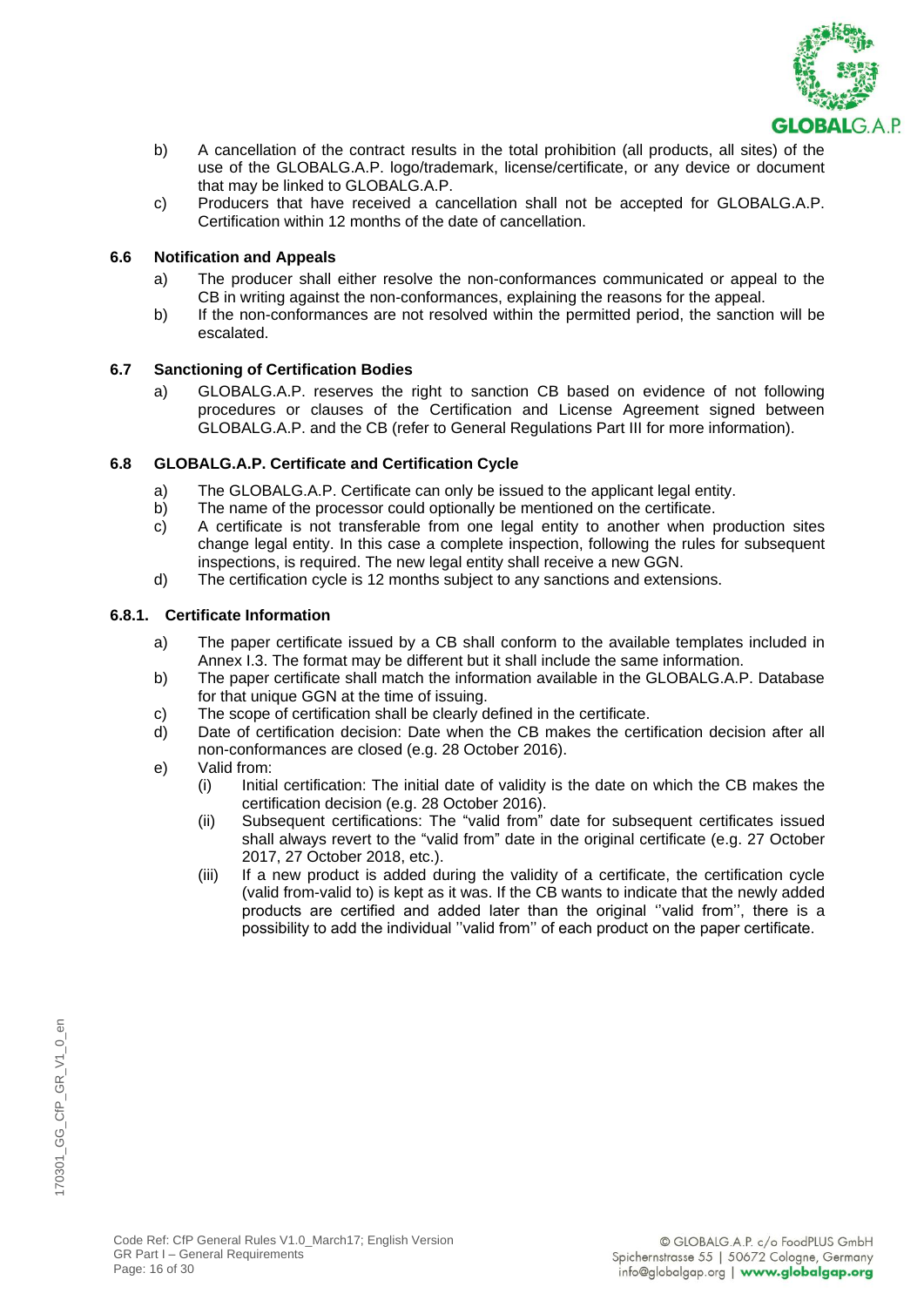

- f) Valid to:
	- (i) Initial certification: Date valid from plus 1 years minus 1 day. The CB may shorten the certification cycle and the validity, but cannot prolong it.
	- (ii) Subsequent certifications: The validity date for subsequent certificates issued shall always revert to the "valid to" date on the original certificate.
- g) If a producer is certified for different products by different CBs, certificates may have different certification cycles (valid from – valid to).

#### **6.8.2. Extension of Certificate Validity**

- a) The validity may be extended beyond the 12 months (for a maximum period of 4 months) only if there is a valid reason, which has to be recorded in the audit/inspection report. Here are the only reasons that are considered to be valid:
	- (i) The CB wants to schedule the on-site inspection/audit after the certificate has expired in order to observe a certain part of the production process, because it has not been seen in the previous inspection/audit, because it is considered to be a highrisk process in terms of product safety or to be able to see a newly added product, process or a new or particular member of a producer group.
	- (ii) The CB needs to be able to extend some certificates because of resource restraints.
	- (iii) The CB was not able to conduct the on-site inspection/audit and/or the producer was not able to receive the CB inspection audit due to circumstances beyond its control (force majeure) e.g.: natural disaster, political instability in the region, epidemic or unavailability of the producer due to medical reasons.
- b) Upon the producer's request, the CB (which issued the extended certificate) re-accepts the product in the GLOBALG.A.P. Database for a full next cycle within the original validity period of the certificate.
- c) The full annual registration fee shall be paid .
- d) The producer shall be re-inspected during that extension period.
- e) The producer cannot change the CB in a cycle subsequent to the one for which the extension was granted.

#### **6.8.3. Maintenance of Certification**

- a) The registration of the producer and the proposed products shall be confirmed with the CB *annually before* the expiry date, following all conditions already explained in sections 4 and 5.
- b) The CB inspector shall complete the entire checklist and the verification process every year.
- c) It is recommended that the processor and any intermediate supply chain participant have a GLOBALG.A.P. Chain of Custody certificate.

#### **7. ACRONYMS AND REFERENCES**

#### **7.1 Acronyms and Abbreviations**

| AB          | <b>Accreditation Body</b>           | CB           | Certification Body / Crops Base in IFA     |
|-------------|-------------------------------------|--------------|--------------------------------------------|
| CC          | Compliance Criteria                 | CoC          | Chain of Custody                           |
| CP          | <b>Control Point</b>                | <b>CPCC</b>  | Control Points and Compliance<br>Criteria  |
| <b>IFA</b>  | Integrated Farm Assurance           | <b>HACCP</b> | Hazard Analysis Critical Control Points    |
| <b>NTWG</b> | National Technical Working Group    | <b>TC</b>    | <b>Technical Committee</b>                 |
| <b>CBC</b>  | <b>Certification Body Committee</b> | <b>IAF</b>   | International Accreditation Forum          |
| <b>MLA</b>  | <b>Multilateral Agreement</b>       | EA           | European co-operation for<br>Accreditation |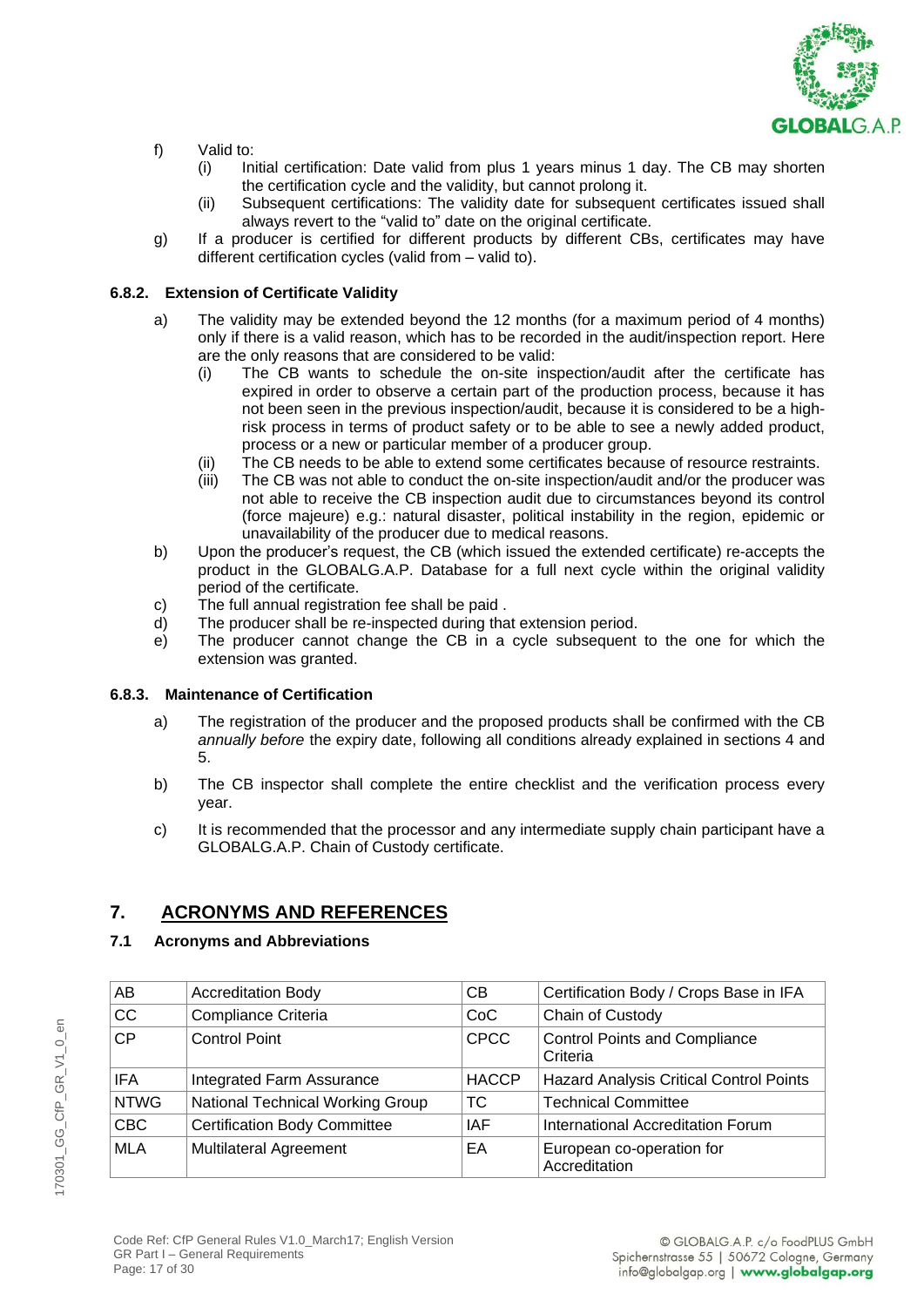

| <b>CL</b>   | Checklist                          | <b>QMS</b>   | Quality Management System            |
|-------------|------------------------------------|--------------|--------------------------------------|
| <b>BMCL</b> | <b>Benchmarking Checklist</b>      | <b>GFSI</b>  | <b>Global Food Safety Initiative</b> |
| <b>IPRO</b> | Integrity Program                  | <b>CIPRO</b> | Certification Integrity Program      |
| <b>CFM</b>  | <b>Compound Feed Manufacturing</b> | <b>PHU</b>   | <b>Product Handling Unit</b>         |
| <b>FSS</b>  | <b>Food Safety Standard</b>        | VB           | <b>Verification Body</b>             |
| <b>CfP</b>  | <b>Crops for Processing</b>        | <b>NIG</b>   | National Interpretation Guideline    |

#### **7.2 Reference Documents**

- a) ISO/IEC 17020:2004: General criteria for the operation of various types of bodies performing inspections.
- b) ISO/IEC 17025:2005: General Requirements for the competence of testing and calibration laboratories.
- c) ISO/IEC 17011: General Requirements for accreditation bodies accrediting conformity assessment bodies.
- d) ISO 19011: Guidelines for quality and/or environmental management systems auditing.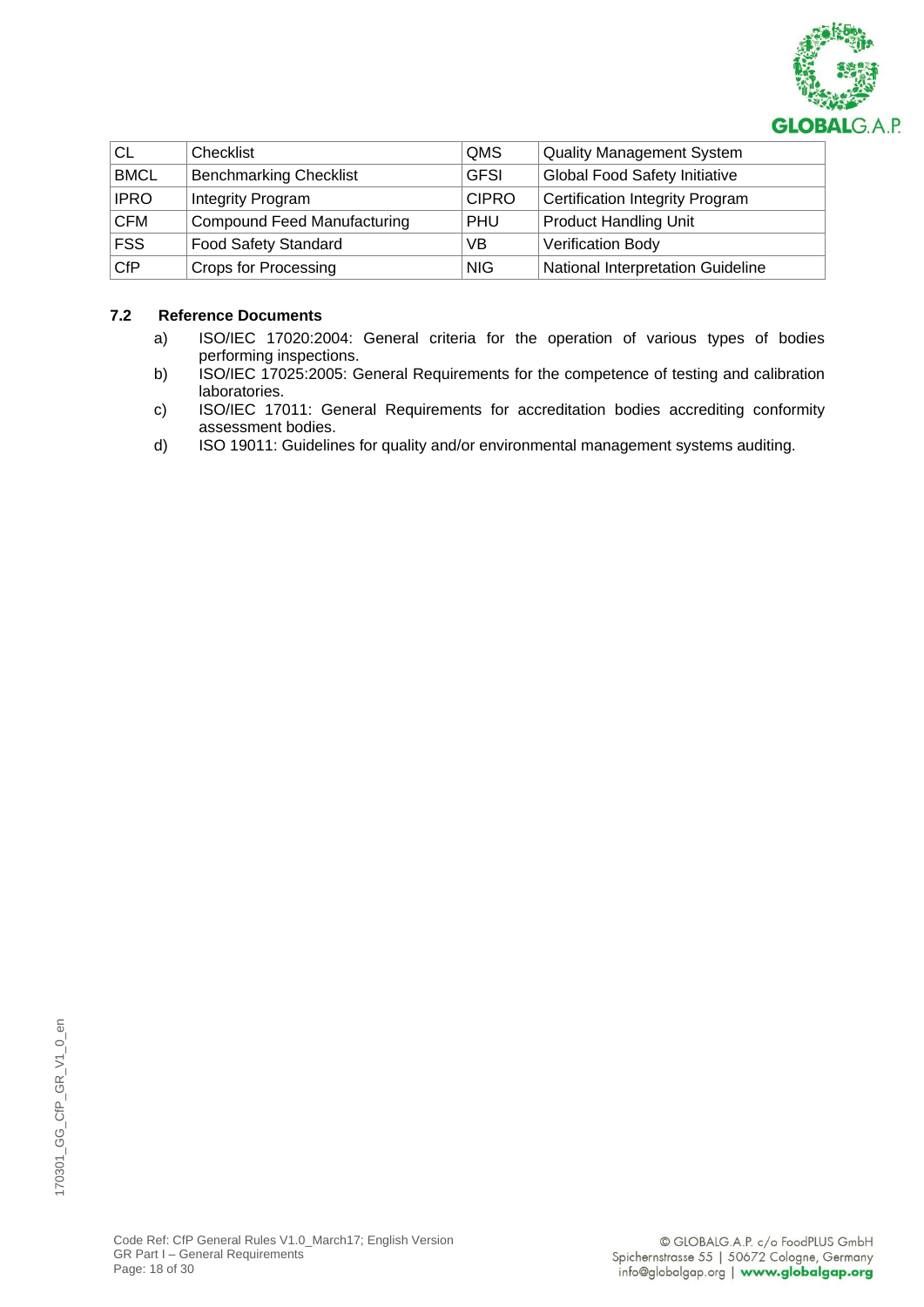

#### **ANNEX I.1 RULES FOR USE OF GLOBALG.A.P. TRADEMARK AND LOGO**

GLOBALG.A.P. is the owner of the "GLOBALG.A.P." trademark, i.e. the word "GLOBALG.A.P.", the GLOBALG.A.P. logo and its "G"-shape logo, collectively the "GLOBALG.A.P. Trademark".

The "QR code logo" refers to the design quick response logos owned by GLOBALG.A.P. shown in this Annex I.1, Point 2.iii.

The certification body is expected to verify the correct use of the GLOBALG.A.P. trademark and the QR code logo by the producers at all times. Infringement of these rules could lead to sanctions.

#### **1. GLOBALG.A.P. Trademark and QR Code Logo**

- (i) The certification granted entitles the producer/company to distribute and market their products under the trademark and, if applicable, under the QR code logo only to the extent that these products have been registered with the CB and are produced, handled or traded in a production site or location registered with the CB and are in full compliance with this standard.
- (ii) The producer shall only use the trademark and/or the QR code logo in connection with products complying to the requirements of the GLOBALG.A.P. System. In cases where certified producers who have not signed up for voluntary GLOBALG.A.P. membership use the GLOBALG.A.P. logo and/or the "G"-shape logo, they shall combine the logo with the corresponding GGN.
- (iii) The GLOBALG.A.P. trademark shall never appear on the product, consumer packaging of products intended for human consumption or at the point of sale where it is in direct connection with single products.
- (iv) The QR code logo may appear on the product, consumer packaging of the product or at the point of sale where it is in direct connection with certified products.
- (v) Producers may only use the GLOBALG.A.P. trademarks on pallets that contain only certified GLOBALG.A.P. products and that will NOT appear at the point of sale.
- (vi) GLOBALG.A.P. certified producers may use the GLOBALG.A.P. trademark and the QR code logo in business-to-business communication, and for traceability, segregation or identification purposes on site at the production site.
- (vii) Retailers, producers and other organizations that signed up for voluntary GLOBALG.A.P. membership may use the trademark in promotional print-outs, websites, flyers, business cards, hardware and electronic displays (shall not appear as a product label directly linked to certified products) and in business-to-business communication.
- (viii) GLOBALG.A.P. approved certification bodies can use the trademark in promotional material directly linked to their GLOBALG.A.P. certification activities in business-tobusiness communication and on GLOBALG.A.P. Certificates they issue. They can also use the QR code logo on GLOBALG.A.P. Certificates they issue.
- (ix) The GLOBALG.A.P. trademark shall never be used on promotional items, apparel items or accessories of any kind, bags of any kind or personal care items.
- (x) The GLOBALG.A.P. trademark may be used on the products that will serve as input for the production of the final products (processing),and which are not intended to be sold to final consumers, and will not appear at the point of sale to final consumers.
- (xi) The company shall indicate when using the trademark and the QR code logo that it is a GLOBALG.A.P. registered trademark.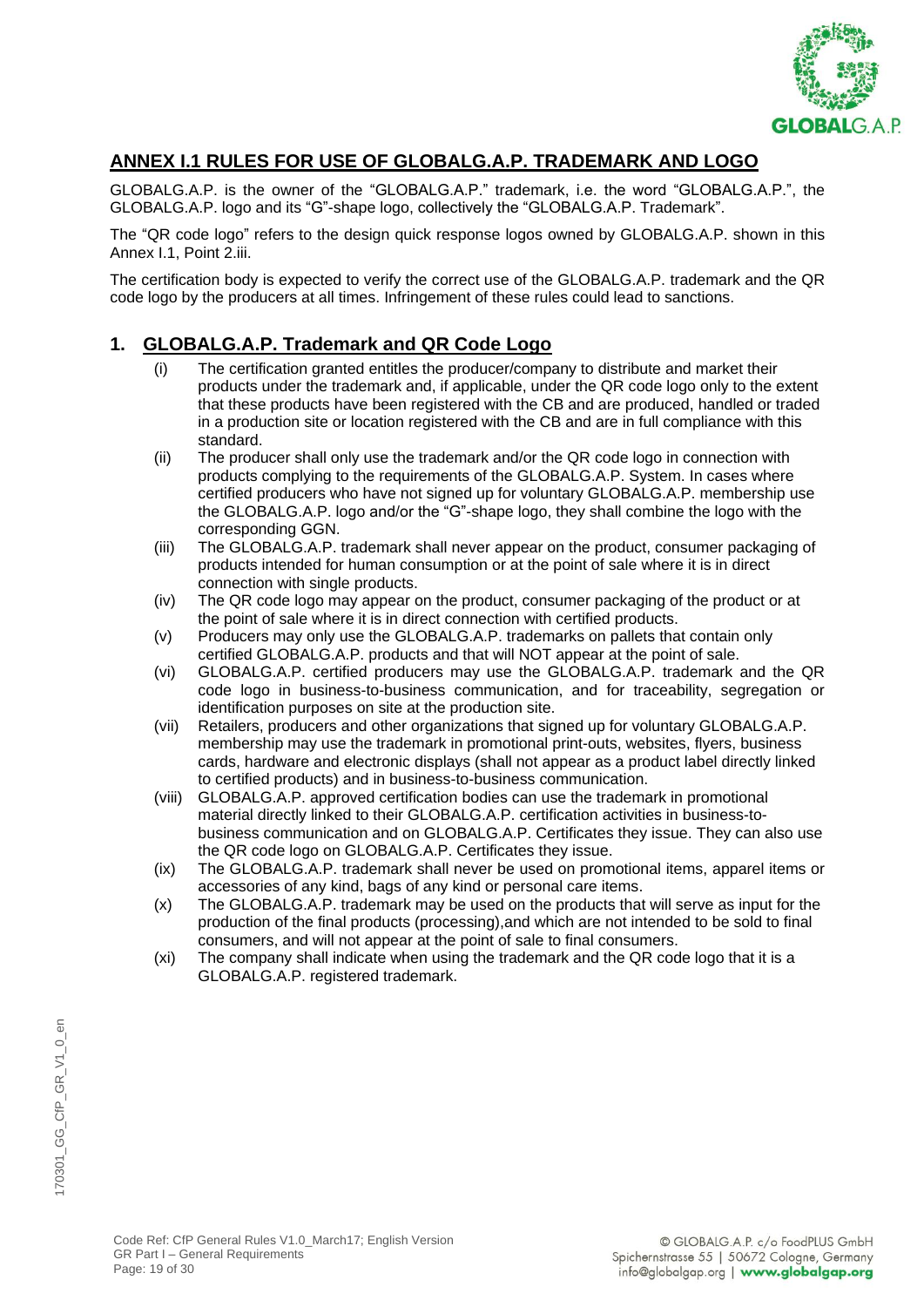

#### **2. Specifications**

- (i) The producer shall only use the trademark and, if applicable, the GLOBALG.A.P. QR code logo in the manner provided by GLOBALG.A.P. and shall not alter, modify, or distort them in any way. However, the producers can design their own logos and embed the QR code in them.
- (ii) The GLOBALG.A.P. logo shall always be obtained from the GLOBALG.A.P. Secretariat. This will ensure that it contains the exact corporate color and format, as below:



# **GLOBALG.A.P.®**

- (iii) The GLOBALG.A.P. QR code logos (for more designs see [http://www.globalgap.org\)](http://www.globalgap.org/):
- (iv) The embedded QR code may contain the following information:
	- (i) The GGN CFP number of the producer or company that labels the product.<br>(ii) An URL of the GGN CFP number validation website that is linked to the
	- An URL of the GGN CFP number validation website that is linked to the GLOBALG.A.P. Database.
	- (iii) The URL of the GLOBALG.A.P. Database.
	- (iv) The batch number of the product.
	- (v) Combinations of the above.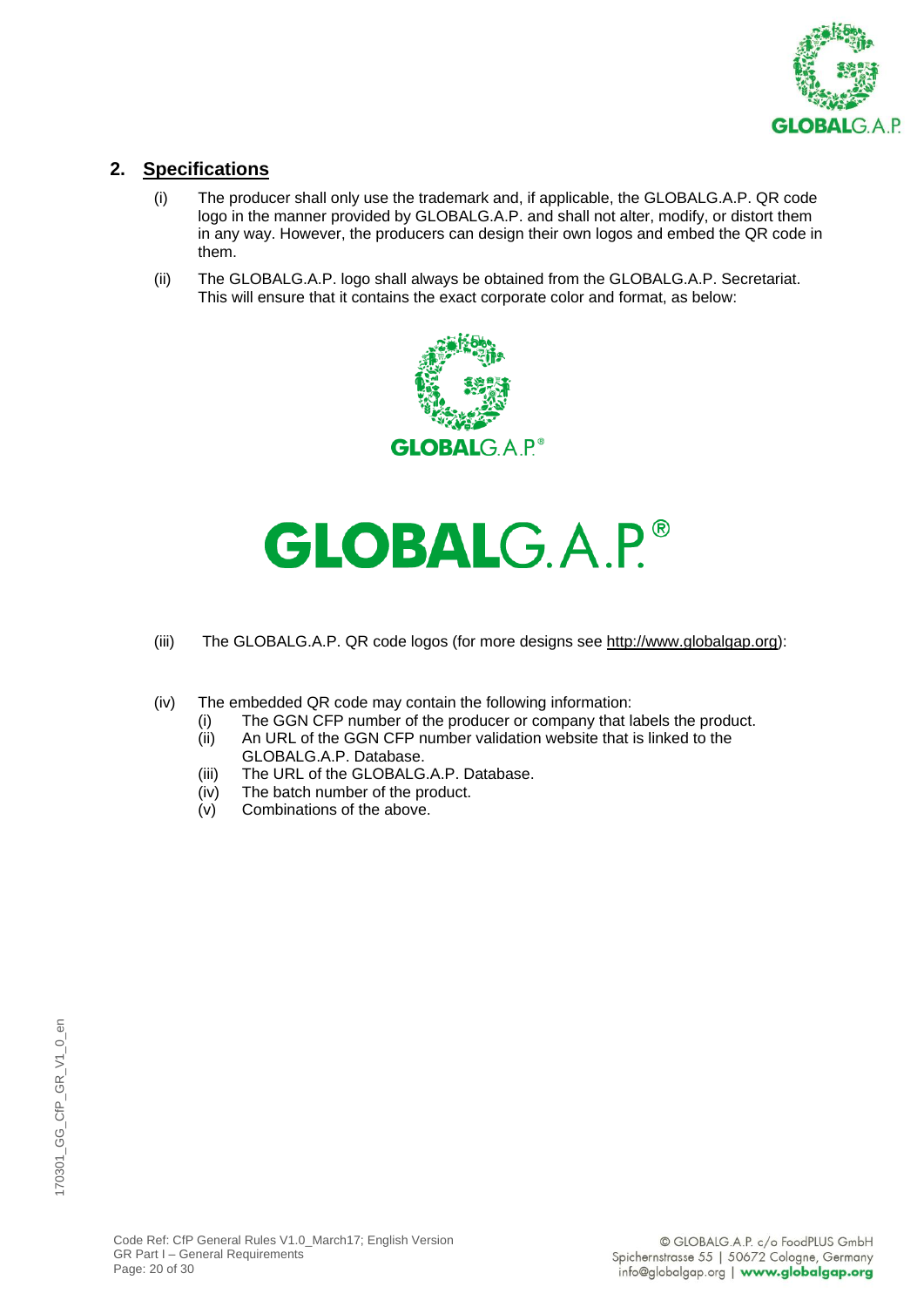

#### **3. GLOBALG.A.P. NUMBER FOR CFP**

- (i) In the GLOBALG.A.P. System the GS1-Identification system of 13-digit numerical GLN numbers is used to identify and track any participating legal entity. It is displayed in combination with a letter prefix, *not* including the GLOBALG.A.P. trademark, and is unique to each and every producer and any other legal entity in the GLOBALG.A.P. System. For this number, GLOBALG.A.P. requires to use either Global Location Numbers (GLN) issued by the national GS1 organization [\(www.gs1.org\)](http://www.gs1.org/) or issued by the United Nations UN Blue Number), or in the absence of the above, GLOBALG.A.P. assigns its own interim Sub-GLN. Please note the limited use of the Sub-GLN exclusively to demonstrate participation in the GLOBALG.A.P. System.
- (ii) The letter prefix to be used by Crops for Processing certified producers shall be "GGN CFP".
- (iii) The GGN identifies a registered or certified producer and may only be used as indicated in the CPCCs. It cannot be used to label a product that is not certified. The GGN (e.g.: GGN CFP\_1234567890123) may appear on the product, consumer packaging of the product or at the point of sale where in direct connection with individual certified products. The GGN shall only be used on transaction/sales documents including certified products. When the transaction/sales documents include certified and non-certified products, the certified items shall be clearly identified as required by the relevant All Farm Base Control Points and Compliance Criteria.
- (iv) The legal entity that labels GGN CFP shall be a holder of a valid CFP certificate. Any other entity that wants to label the final product with a GGN shall be a holder of a valid Chain of Custody certificate.
- (v) The GGN may be used in (converted into) digital codes, e.g. barcode, EAN number, generic QR code or GLOBALG.A.P. QR code logo format, etc. However, where it is required by a CPCC to include the GGN in the product label and/or in the transaction documents, the GGN needs to appear in human readable format.
- (vi) On termination of the Sub-License and Certification Agreement the right of the producer to use the GLOBALG.A.P. claim, including the trademark, GGN, or the QR code logo, terminates with immediate effect.
- (vii) The GGN shall only be used in connection with the GLOBALG.A.P. System.
- (viii) Whenever a need arises to identify the organization in other contexts or additional applications, an organization may apply for its own GLN and report this number to GLOBALG.A.P., which shall register the organization under its own number and withdraw the GGN accordingly. The GLN replaces the GGN in the GLOBALG.A.P. System.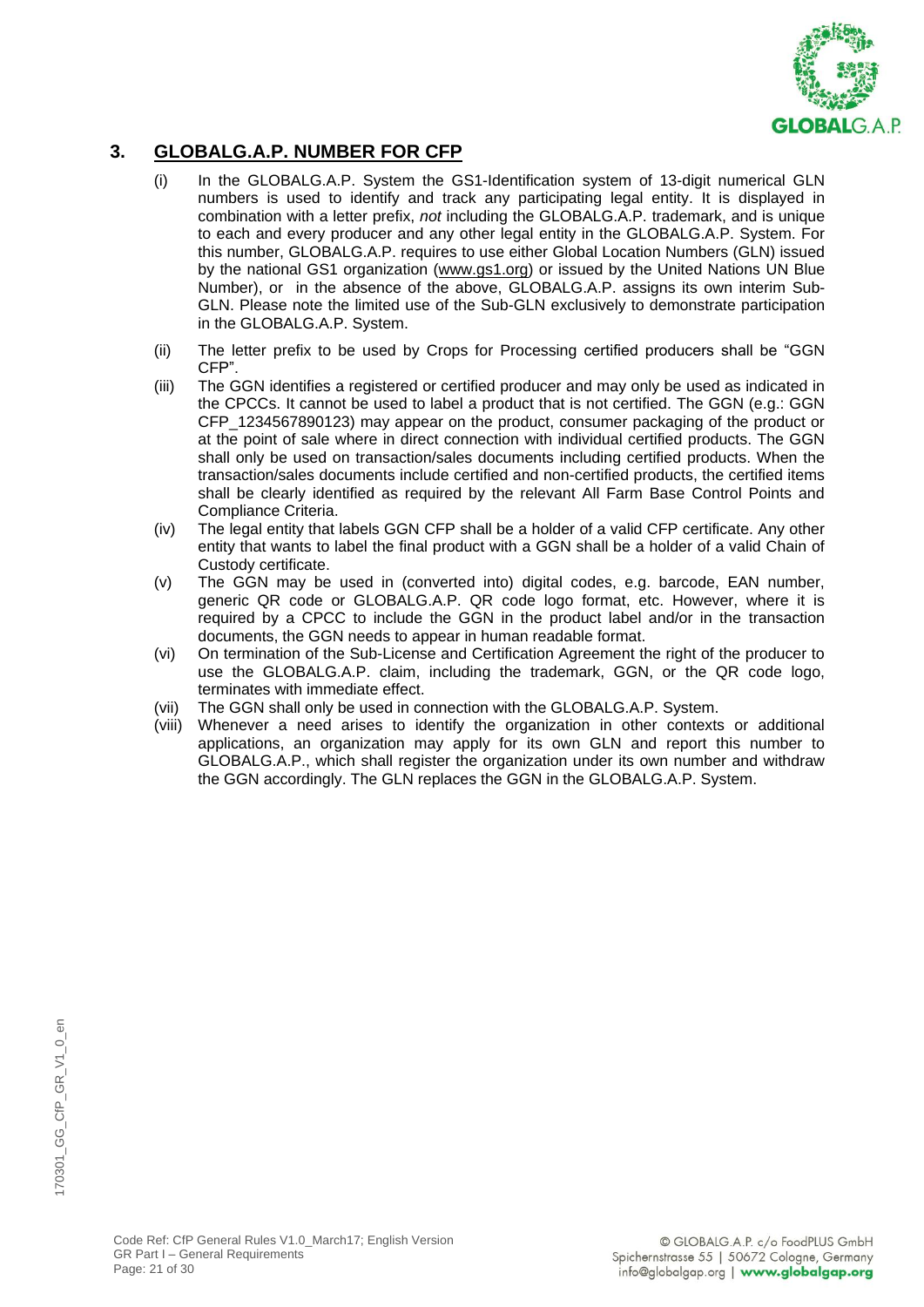

#### **ANNEX I.2 GLOBALG.A.P. REGISTRATION DATA REQUIREMENTS**

#### **1. Types of Master Data Required**

The CB shall record the following data and the GLOBALG.A.P. Database needs to be updated accordingly (as required in the current database manual).

- 1.1 Company and location information
- 1.2 Production sites/Product Handling Units information
- 1.3 Product information

This information shall be updated whenever there is a change and at the latest with the re-acceptance of products for the next certificate cycle and/or the re-certification.

#### **1.1 Company Information of Legal Entity**

The following information regarding the company (producer group, producer as individual certificate holder or producer member in a producer group) is necessary to supply each producer in the system with a unique GLOBALG.A.P. Number (CfP GGN).

#### **1.1.1 Company**

- (i) Company name
- (ii) Contact details: street address or information available to describe producer location
- (iii) Contact details: postal address
- (iv) Postal code or zip code
- (v) City
- (vi) State or province
- (vii) Country
- (viii) Phone number (if available)
- (ix) Fax number (if available)
- (x) E-mail address (if available)
- (xi) GLN (if available)
- (xii) Legal registration by country if requested by National Interpretation Guidelines. This number is only used for internal verification to avoid double registration (e.g., tax number, VAT number, producer number etc.)
- (xiii) Previous GLOBALG.A.P. Number (GGN)
- (xiv) Northern/Southern latitude and Eastern/Western longitude or other form of geospatial coordinate information as defined and requested by GLOBALG.A.P. The minimum input accuracy level shall be +/-10 m. If the producer decides to display this information, the display accuracy level will be 10 m for market participants and 1,000 m for the public.

#### **1.1.2 Contact Person (Responsible for Legal Entity)**

This is the information required for the person in the company who is legally responsible for the legal entity.

(i) Title

- (ii) First name
- (iii) Last name
- (iv) Phone number (if available)
- (v) Fax number (if available)
- (vi) E-mail address (if available)

en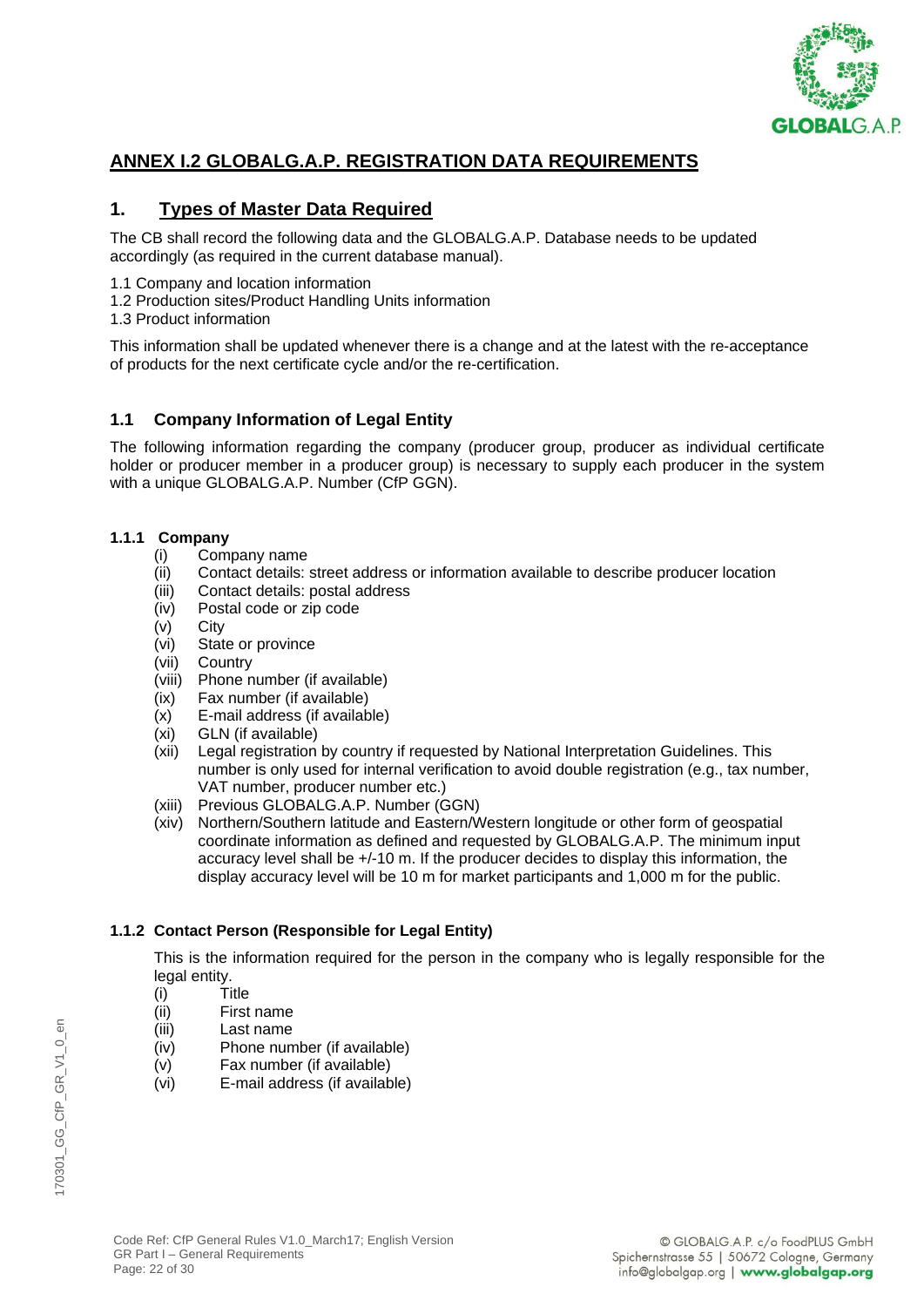

#### **1.2 Information Regarding Production Sites / Product Handling Units**

The following information regarding production sites or Product Handling Units (PHU) of the company (legal entity) to be certified is necessary. This information is obligatory for multi-site certificates. The PHU is obligatory for product handling operations performed under the ownership of the registered producer.

#### **1.2.1 Production Sites and/or PHU**

- (i) Company name of product handling facility (if subcontracted) / name of production site.
- (ii) Contact details: Street address or information available to describe production site/product handling unit location
- (iii) Contact details: Postal address
- (iv) Postal code or zip code
- (v) City
- (vi) Country
- (vii) Phone number (if available)
- (viii) Fax number (if available)
- (ix) E-mail address (if available)
- (x) Northern/Southern latitude and Eastern/Western longitude or other form of geospatial coordinate information at field/facility level *is voluntary*. The minimum input accuracy level shall be +/-10 m. If the producer decides to display this
- information to market participants and the public, the display accuracy level will be 10 m. (xi) Products produced in each production site or handled in each PHU, as soon as available in the GLOBALG.A.P. Database.
- (xii) Processor certification information (BRC or IFS certification and category)

#### **1.3 Product Information**

This information gives more detail on the product(s) to be certified and shall be used to invoice the producer. This information shall be updated if there are any changes detected during the external inspections.

- a) Product(s)
- b) Parallel ownership per product
- c) Subcontracted activities
- d) Quantity information (based on requirements as explained in fee table)
	- (i) Crops: Annual area under production (ha), voluntary: estimated yield (tons) per product. The producer registration fee is based on the production area registered in the GLOBALG.A.P. Database, separated into two categories: covered and noncovered crops. For perennial crops, the area covered by the registration fee is the area in production, i.e. juvenile, non-producing fruit trees are not subject to any fee. In order to maintain information about the whole area under cultivation, the area in production and to be harvested shall be registered as "First Harvest", and the nonproducing area as "Further Harvest".
- e) Option (1 or 2 per product)
- f) Certification body/bodies to be used per product
- g) Country of destination (it is possible to declare a group of countries, e.g. European Union)
- h) Other requirements:
	- (i) Covered or non-covered crop
	- (ii) First harvest (first crop) on an area during a certification cycle or further harvest (subsequent crop) of the same or different crop on the same area during the certification cycle.
	- (iii) Exclusion of harvest.
	- (iv) Name and certification of the processor (when available)
	- (v) CoC number of customer (when available)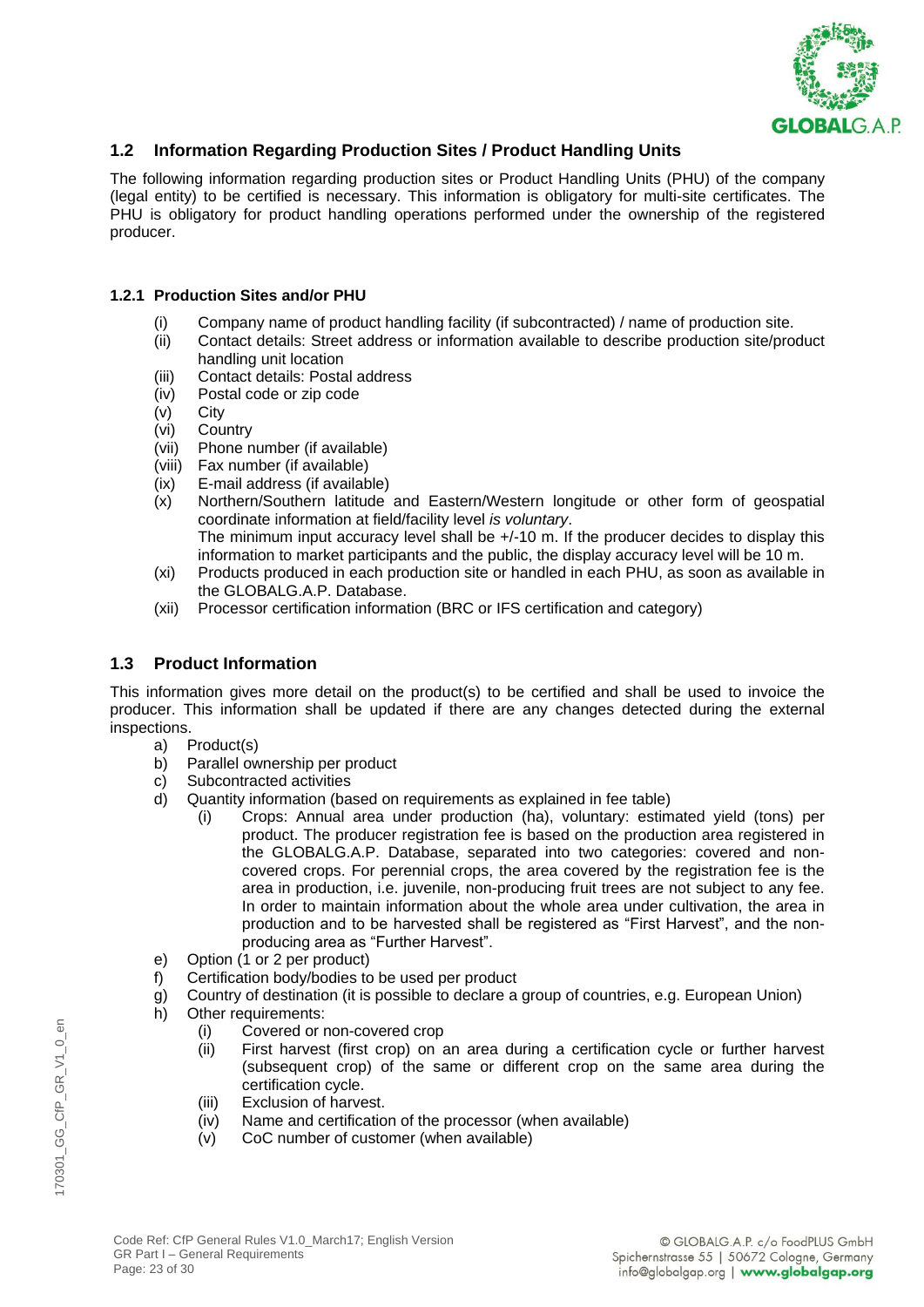ı

ı

**CB Logo<sup>1</sup>**

<u>\_\_\_\_\_\_\_\_\_\_\_\_\_\_</u>

f,

#### **GGN CFP xxxxxxxxxxxxxxxxxxxx<sup>2</sup>**

Registration number of producer / producer group (from CB) / Benchmarked Scheme xxxxxxxx<sup>3</sup>



# **CERTIFICATE**

**According to GLOBALG.A.P.® Crops for Processing General Regulations Version 1 5**

**Option X<sup>6</sup>**

Issued to

Producer group / Producer Company name, address <sup>7</sup>

#### **Country of production <sup>8</sup>**

**The annex contains details of the producers and production sites / product handling units included in the scope of this certificate.<sup>9</sup>**

**The Certification Body [Company Name] declares that the production of the products mentioned on this certificate has been found to be compliant in accordance with the standard:** 

| Scheme Logo <sup>10</sup> | Crops for Processing V1 <sup>11</sup><br>Farming of plants not intended for fresh consumption |
|---------------------------|-----------------------------------------------------------------------------------------------|

- - - - - - - - - - - - - - - - - -**The [Standard Name] normative documents have achieved status of equivalence to GLOBALG.A.P. normative documents [Name and version] in accordance with the GLOBALG.A.P. benchmarking procedure**. 12

| Product <sup>13</sup>                                                                                          | GLOBALG.A.P.<br><b>Product</b><br><b>Certificate</b><br>Number <sup>14</sup> | <b>Further columns scope,</b><br>sub-scope or product<br>specific (description<br>see below) <sup>15</sup> | sites <sup>16</sup> | Number of<br>producers/<br>production | <b>Parallel</b><br>production <sup>17</sup> | <b>Parallel</b><br>ownership <sup>17</sup> |  |
|----------------------------------------------------------------------------------------------------------------|------------------------------------------------------------------------------|------------------------------------------------------------------------------------------------------------|---------------------|---------------------------------------|---------------------------------------------|--------------------------------------------|--|
| Date of issue (printing date of certificate): xx/xx/xxxx <sup>18</sup><br>Valid from: xx/xx/xxxx <sup>19</sup> |                                                                              |                                                                                                            |                     |                                       | Authorized by <sup>21</sup>                 |                                            |  |
| Valid to: $xx/xx/xxx^{20}$                                                                                     |                                                                              |                                                                                                            |                     | xx/xx/xxxx <sup>22</sup>              | Date of certification decision:             |                                            |  |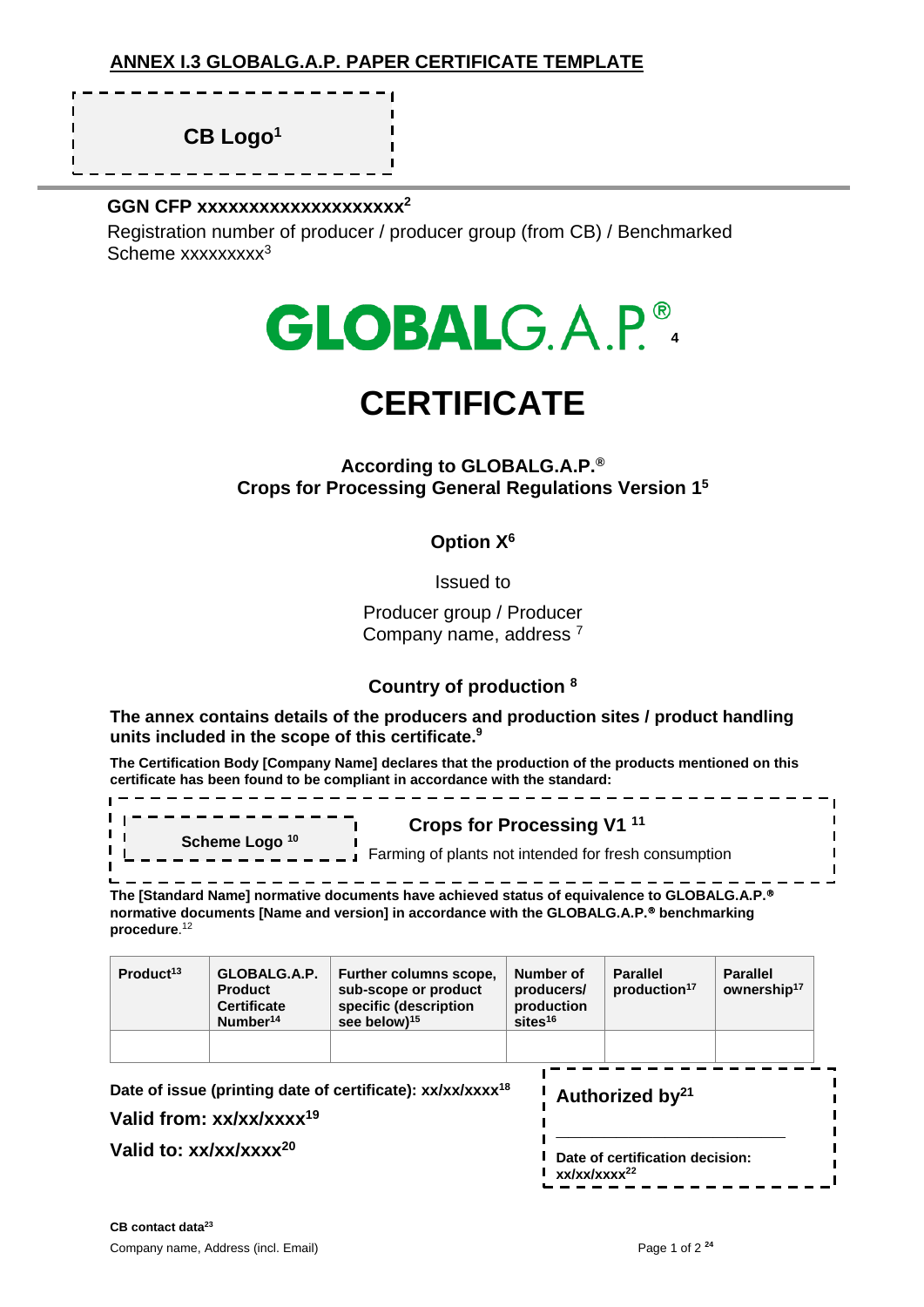# **ANNEX for GGN CFP xxxxxxxxxxxxxxx<sup>25</sup>**

**Date of issue: xx/xx/xxxx<sup>18</sup>**

# **Producer Group Members (Option 2 or 4)<sup>26</sup>**

| GGN/<br>GLN <sup>27</sup> | <b>Producer name and</b><br>address <sup>28</sup> | Product(s) $^{29}$ | <b>Product</b><br>handling<br>30 | <b>Parallel</b><br>production <sup>31</sup> | <b>Parallel</b><br>ownership<br>31 |
|---------------------------|---------------------------------------------------|--------------------|----------------------------------|---------------------------------------------|------------------------------------|
|                           |                                                   |                    |                                  |                                             |                                    |
|                           |                                                   |                    |                                  |                                             |                                    |
|                           |                                                   |                    |                                  |                                             |                                    |

# **Production Sites (Option 1 and 3) <sup>32</sup>**

| Site name and address <sup>33</sup> | Product(s) $^{29}$ | <b>Parallel</b><br>production <sup>31</sup> |
|-------------------------------------|--------------------|---------------------------------------------|
|                                     |                    |                                             |
|                                     |                    |                                             |
|                                     |                    |                                             |

# **Product Handling Units (PHUs)<sup>34</sup>**

| $GGN/GLN35$ PHU name and address <sup>36</sup> | Product(s) $29$ | <b>Parallel</b><br>ownership <sup>31</sup> |
|------------------------------------------------|-----------------|--------------------------------------------|
|                                                |                 |                                            |
|                                                |                 |                                            |
|                                                |                 |                                            |

Page 2 of 2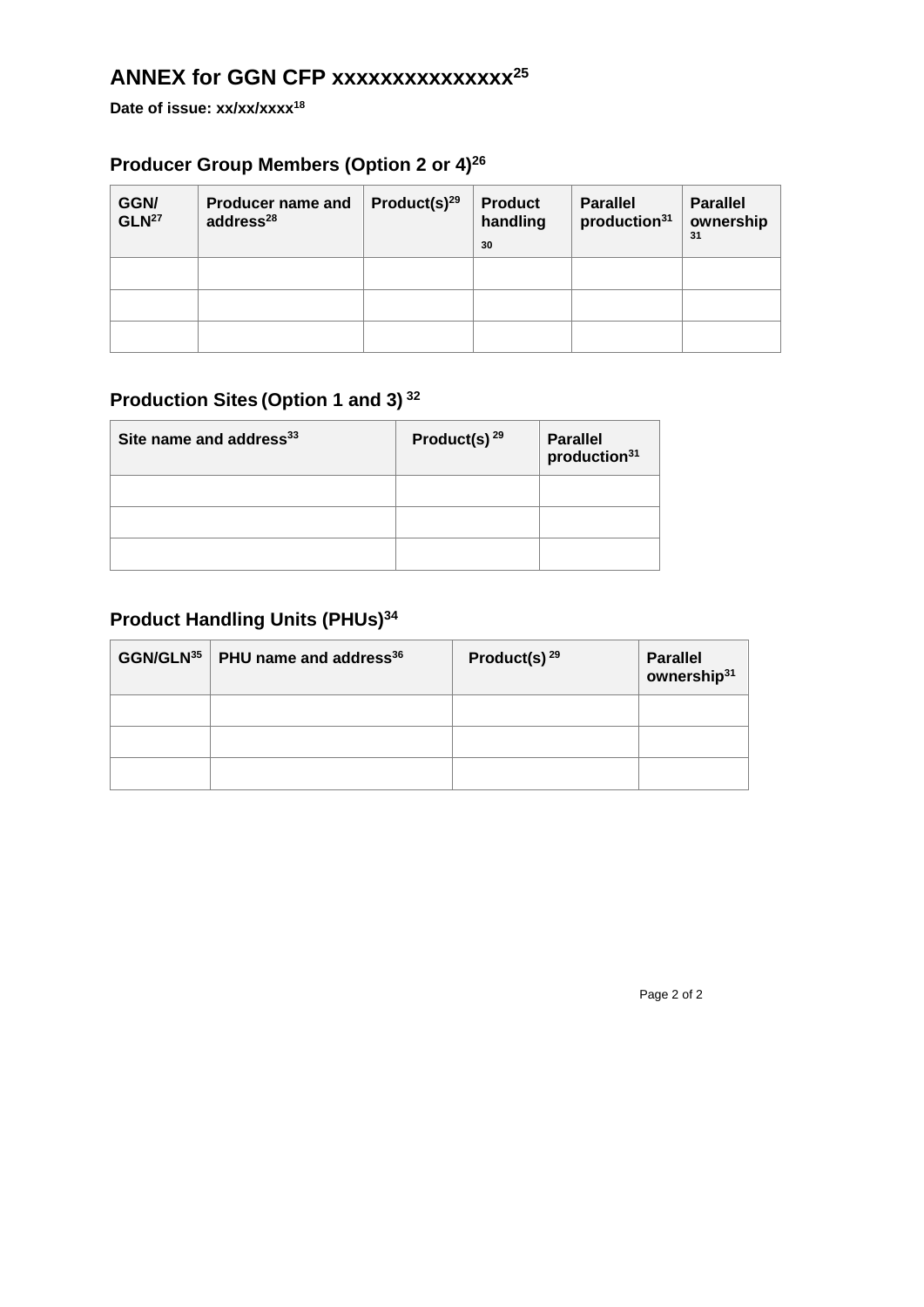

#### **Notes**

The certificate *shall be in English*. A second language may be added in the certificate.

- <sup>1</sup> The Certification Body (CB/VB) logo shall always appear on all certificates.
- <sup>2</sup> The GLOBALG.A.P. Number (GGN CFP) shall appear on all certificates. In case a certificate holder owns a Global Location Number (GLN), this number shall replace the GGN. The "GLN'' may be used instead of the "GGN". In case the certificate holder owns a UN Blue Number, this number shall replace the GGN on request.
- <sup>3</sup> Optional: The registration number of a producer or producer group, which is assigned by the CB or from the benchmarked scheme *may* appear on all certificates. It consists of the term "CB-Short" and a number (with exactly one space character in between, CB-Short xxxxxxxxxxx).
- The logo of the scheme The GLOBALG.A.P. logo shall be added.

Equivalent schemes: The GLOBALG.A.P. logo may be added in addition to a benchmarked scheme's logo.

Note: Provisionally approved CBs are not allowed to add the GLOBALG.A.P. logo.

<sup>5</sup> Certification scheme and version Please enter, e.g. "GLOBALG.A.P. Crops for Processing General Regulations Version 1.x\_date". Always indicate the exact Version (e.g.: 1.0 September2016)

For Equivalent Schemes (Option 3 and 4): Enter the exact certification scheme version, e.g.: Certificationscheme X-GAP Effective from 1 April 2017.

- <sup>6</sup> Options shall always appear on the certificate as follows:
	- ''Option 1 individual producer'',
	- ''Option 1 individual multisite producer'',
	- ''Option 1 individual multisite producer with QMS'',
	- ''Option 2 producer group'',
	- ''Option 3 individual producer under equivalent scheme'',
	- ''Option 4 producer group under equivalent scheme''.
- Name of the certificate holder (legal entity) and the address shall be printed on the paper certificate. The address includes that of the legal entity and of the production site. If these are different, and there is only one site, the site address can be included on the certificate or in the annex. In case of multisite producers, the addresses of the registered production sites shall be listed in the certificate annex.
- <sup>8</sup> The country of production shall appear on all certificates.
- Applicable only if any of the following is true: a) The certificate holder is a producer group (Option 2 or 4). All producer group members shall be listed in the annex.

b) Product handling\* is included in the scope of the certificate. If the address is different, all product packing and handling unit(s) shall be listed in the annex.

c) The certificate refers to a multisite (Option 1 or 3) certificate. All sites of the multisite operation shall be listed in the annex (see <sup>35</sup>).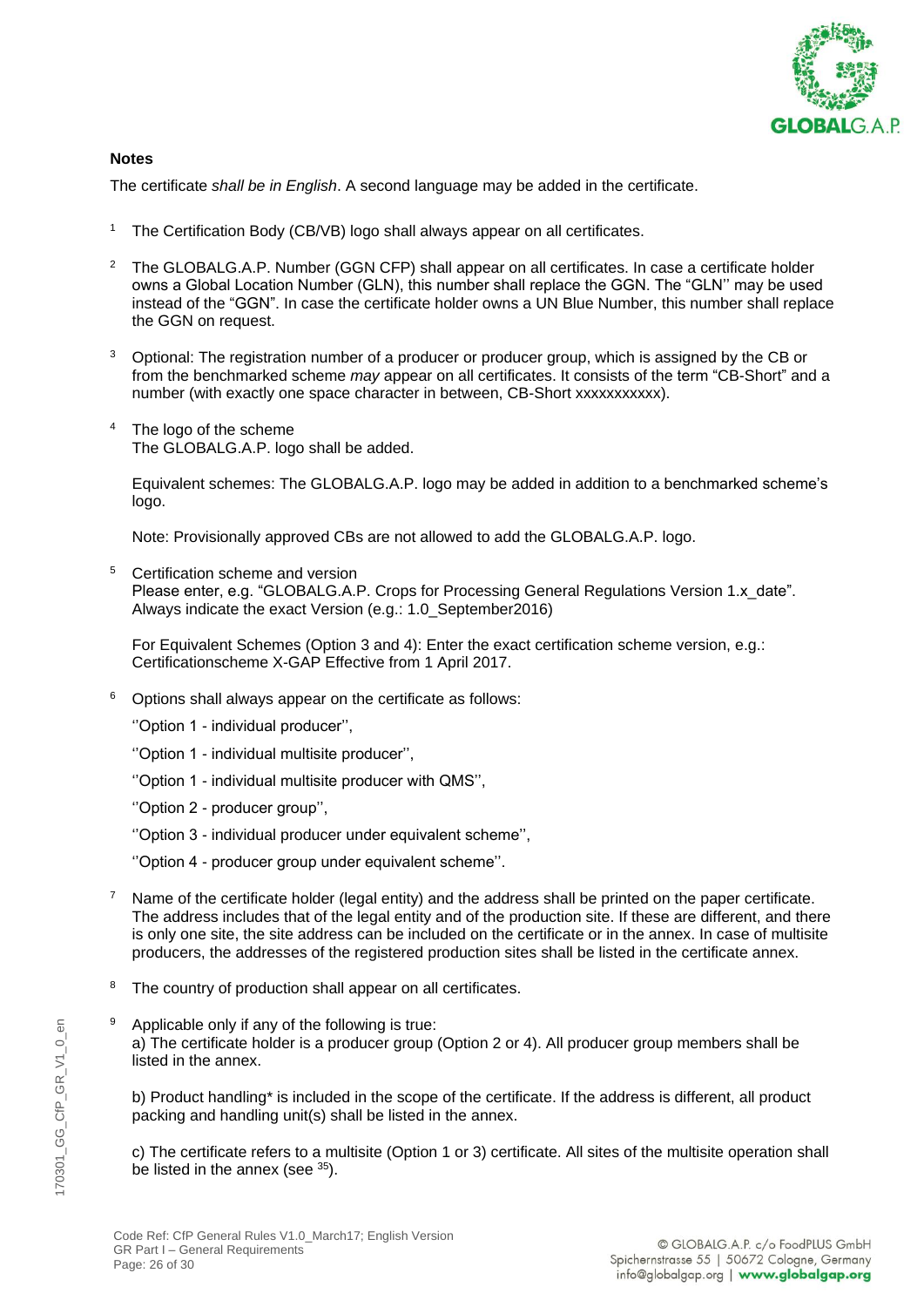

d) The certificate holder with multisites has registered for parallel production/ownership. All production sites and PHUs (packing and handling) with *certified* products shall be listed in the annex.

\* Product Handling definition:

**Product Handling**: Any handling of products done post-harvest, where the product may have physical contact with other materials or substances. It includes storage, chemical treatment, trimming, washing, etc., but it excludes product processing.

- <sup>10</sup> In case of Equivalent Scheme certificates: The logo of the scheme *may* appear.
- <sup>11</sup> Standard Control Points and Compliance Criteria (CPCC) Version, (e.g. "GLOBALG.A.P. Control Points and Compliance Criteria Crops for Processing Version 1.0\_September 2016"

Indicate the version of the approved National Interpretation Guideline if published for the 'Country of Production'. E.g.: "GLOBALG.A.P. Control Points and Compliance Criteria (CPCC) Version 1.0\_Oct 2015 - Interpretation Guideline Chile (edition date) ".

- <sup>12</sup> Only applicable for Equivalent Schemes.
- <sup>13</sup> Certified product(s) shall always be listed according to the GLOBALG.A.P. product list. More detailed information *may* be included in brackets, e.g. "tomatoes for canning", "oranges for juicing", etc.
- <sup>14</sup> The GLOBALG.A.P. product certificate number shall be printed on the paper certificate. It is a reference code for the certificate in the GLOBALG.A.P. Database per product and certificate cycle. The GLOBALG.A.P. product certificate number is generated automatically in the system and consists of 5 digits, 5 letters and a suffix (#####-ABCDE-####). All changes to the certificate in a given certificate cycle are reflected in the suffix.
- <sup>15</sup> The columns and corresponding attributes linked to the products in the table are product specific.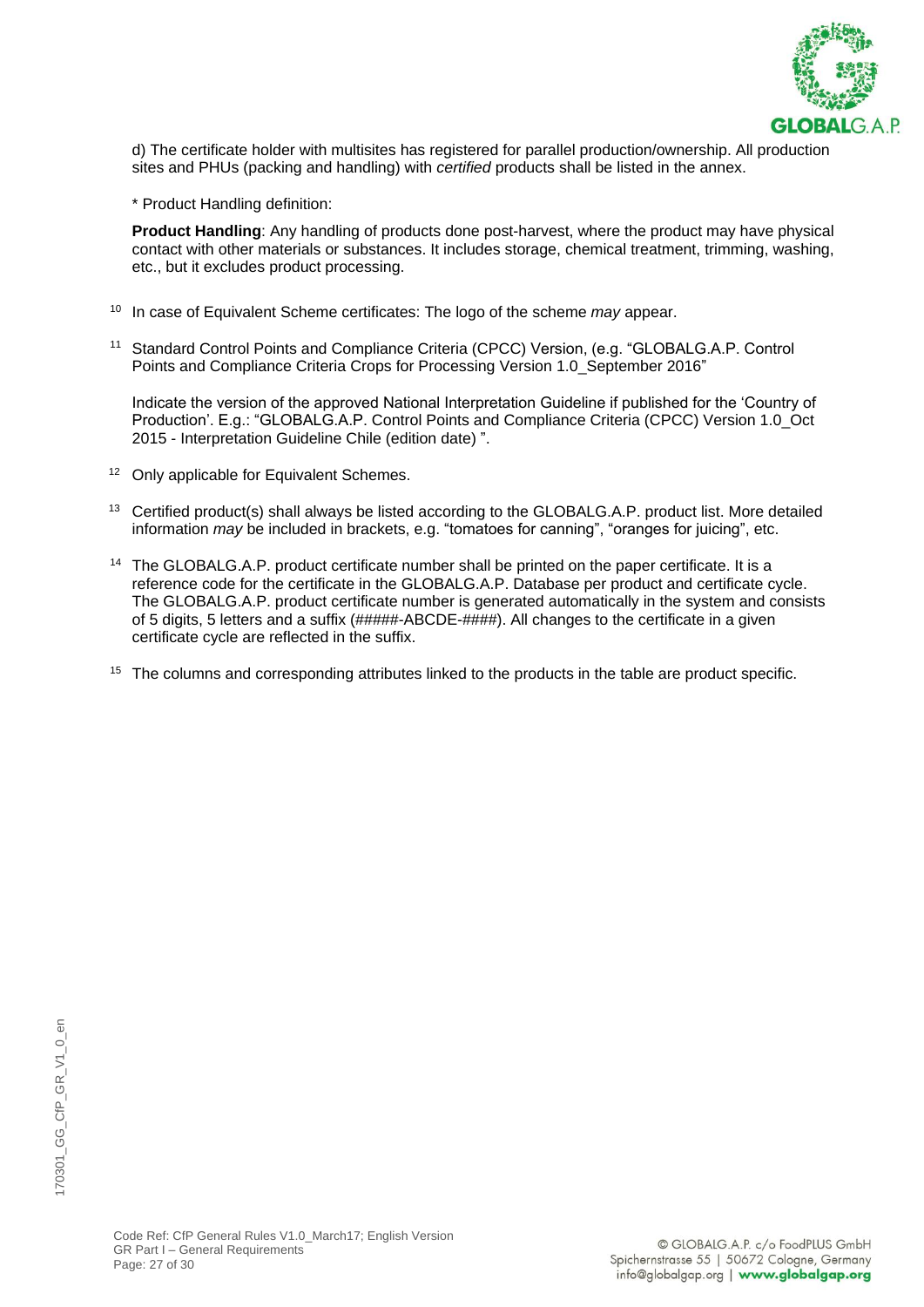

#### **For crops:**

Notes:

Harvest included: If produce handling is included, this data field (column) can be omitted. Note: If harvest is excluded, product handling is not applicable for the given product.

Product handling: Enter "no" in case no product handling is included. If product handling is included, indicate whether it takes place in-field ("in-field") or in a facility ("facility") or both ("in-field + facility").

Quantity (voluntary): Area (in ha) *may* be included per product. In case quantity (in ha) is displayed, "non-covered" and "covered" shall be segregated.

- $16$  In the case of producer groups (Option 2 and 4), enter the number of approved producers, which are listed in the annex. In case of multisite producers (Options 1 and 3), enter the number of registered production sites, which are listed in the annex.
- <sup>17</sup> Applicable in case of parallel production / ownership of non-certified *and* certified products (enter Yes/No). All PHUs and sites handling or producing certified products shall be listed in the annex.
- <sup>18</sup> Date of issue is the printing date of the paper certificate. It shall be added to the first page of the certificate and to the annex to connect each other. This date may instead be included in the footer of each page of the certificate and annex.
- <sup>19</sup> The certificate "valid from" date defines the beginning of a certification cycle.

If a new product is added during the validity period of a certificate, the certification cycle (valid from – valid to) will be kept as it was. If the CB/VB wants to indicate that the newly added products are certified and were added later than the original ''valid from'', there is a possibility to add the individual "valid from'' of each product on the paper certificate. This is voluntary and additional information.

- <sup>20</sup> The certificate "valid to" date is the expiry date of the certificate.
- $21$  The first and the last name of the person who has authorized the certificate, written in block letters. This person shall sign the certificate.
- <sup>22</sup> "Date of Certification Decision" shall appear on all certificates. It is the date when the Certification Committee makes the certification decision.

Additionally, the CB may add the QR code including a link to the GGN validation site.

The following may be converted into QR code:

Link to the mobile website:<http://database.globalgap.org/search/40xxxxxxxx>

Link to the GLOBALG.A.P. website: [https://database.globalgap.org/globalgap/login.jsp?loginMode=1&searchQuery=40xxxxxxxx](https://database.globalgap.org/globalgap/login.jsp?loginMode=1&searchQuery=4049929285743)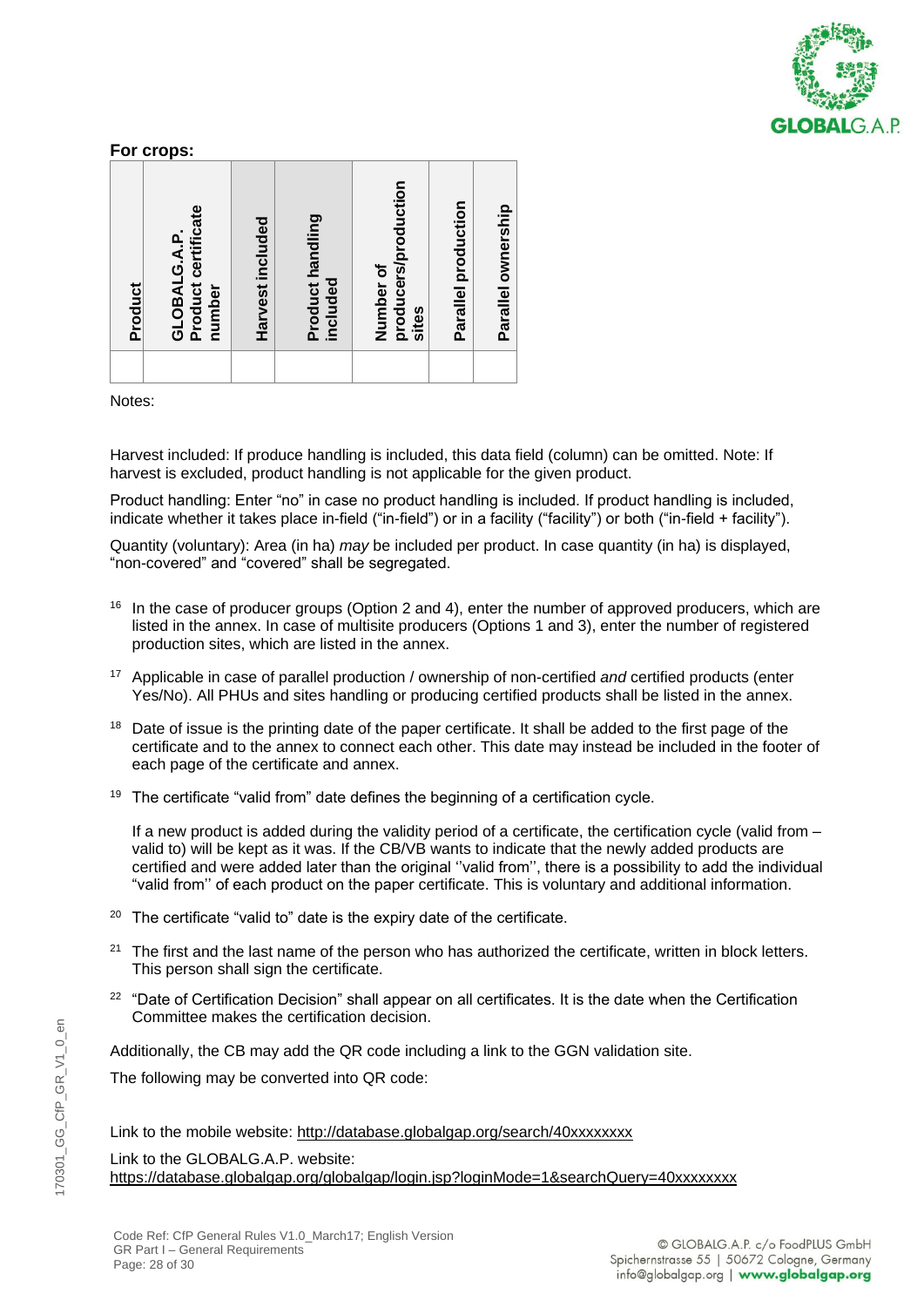

Please replace the 40xxxxxxxx with the producer/producer group's GGN CFP at the end of the link.

- $23$  CB contact data (company name, address, email) shall appear on all certificates.
- <sup>24</sup> Page numbering shall be included (Page x of y) to show total number of pages.
- $25$  The annex (incl. the GGN CFP of the certificate holder) shall be added, if applicable.
- $26$  In case of Option 2 or 4, all approved members of the producer group shall be listed in a table per product.
- $27$  All approved members of the producer groups (Option 2 and 4) are different legal entities and receive a GGN, which shall appear in the table. They may have an own GLN instead of the GGN.
- <sup>28</sup> Name and address of the approved producer group members shall be printed on the certificate.
- <sup>29</sup> Products approved per producer member, production site or PHU.
- <sup>30</sup> Indicate the product for which the producer member carries out product handling ("Yes") and does not carry out product handling ("No").
- <sup>31</sup> In case of parallel ownership of non-certified *and* certified products, this shall be indicated per product in all three tables (i.e. per approved member for Options 2 and 4, sites for Options 1 and 3, and per product handling unit). Enter yes/no. In case no parallel ownership has been registered for any product, these columns may be omitted.
- $32$  In case of multisite Option 1 or 3, all registered sites shall be listed.
- <sup>33</sup> Name and address of the production sites shall be listed.
- <sup>34</sup> In case of product handling, all registered PHUs shall be listed.
- <sup>35</sup> In case the PHU has an own GGN/GLN, it shall be listed.
- <sup>36</sup> Name and address of the PHUs shall be listed, unless the address is the same as that of the production site.